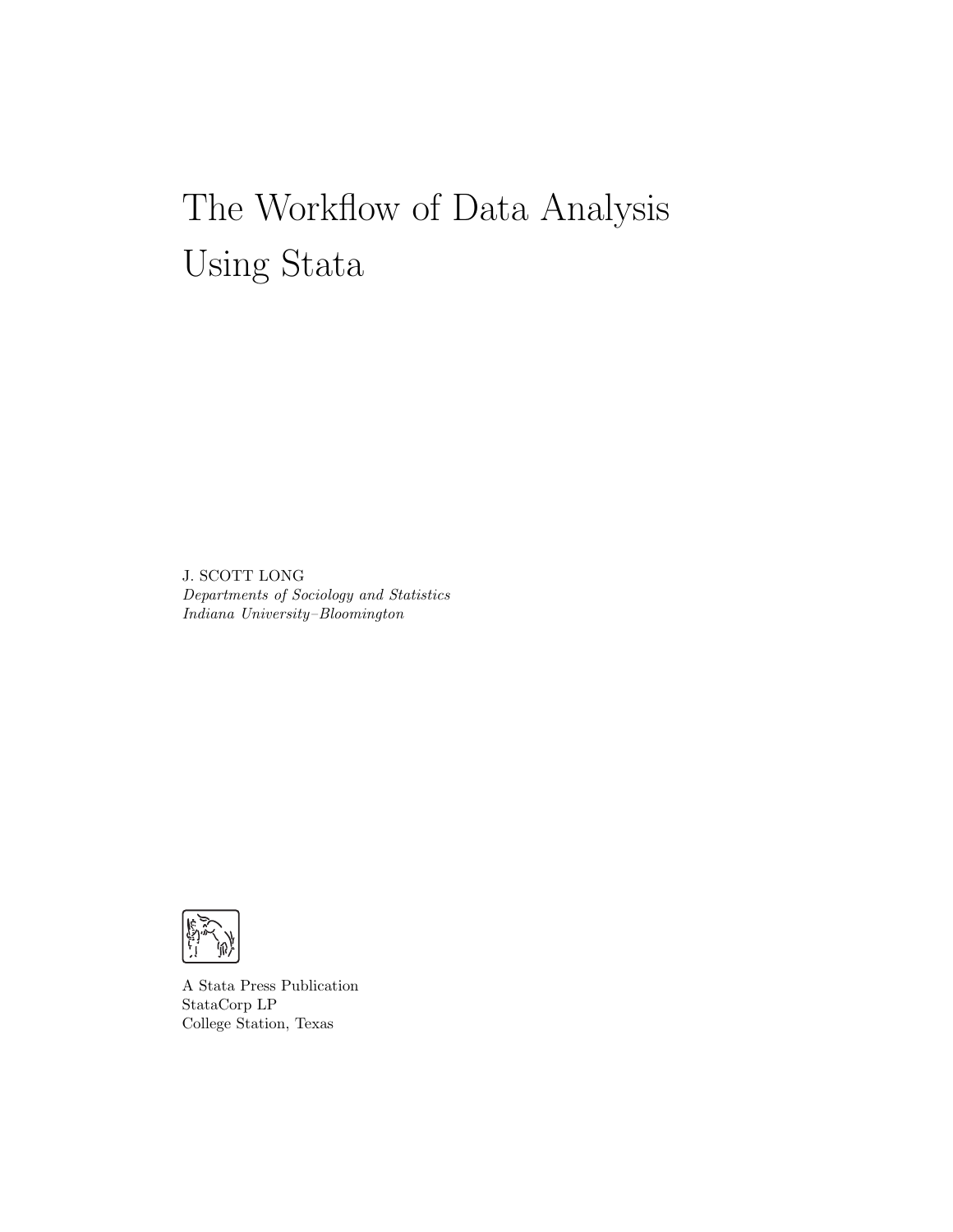

Copyright  $\odot$  2009 by StataCorp LP All rights reserved. First edition 2009

Published by Stata Press, 4905 Lakeway Drive, College Station, Texas 77845 Typeset in L<sup>AT</sup>FX  $2\varepsilon$ Printed in the United States of America 10 9 8 7 6 5 4 3 2 1

ISBN-10: 1-59718-047-5 ISBN-13: 978-1-59718-047-4

No part of this book may be reproduced, stored in a retrieval system, or transcribed, in any form or by any means—electronic, mechanical, photocopy, recording, or otherwise—without the prior written permission of StataCorp LP.

Stata is a registered trademark of StataCorp LP. LATEX  $2\varepsilon$  is a trademark of the American Mathematical Society.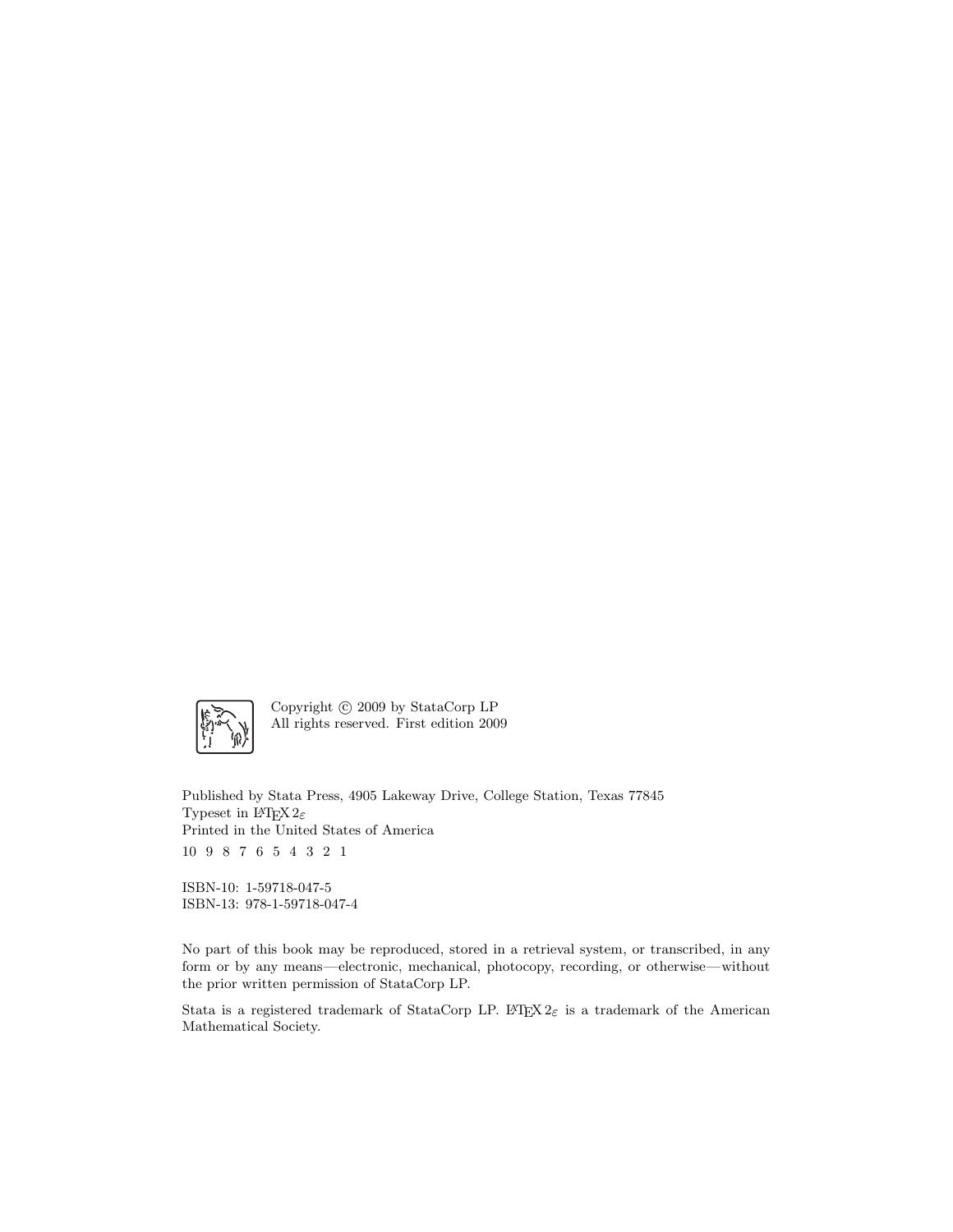(Pages omitted)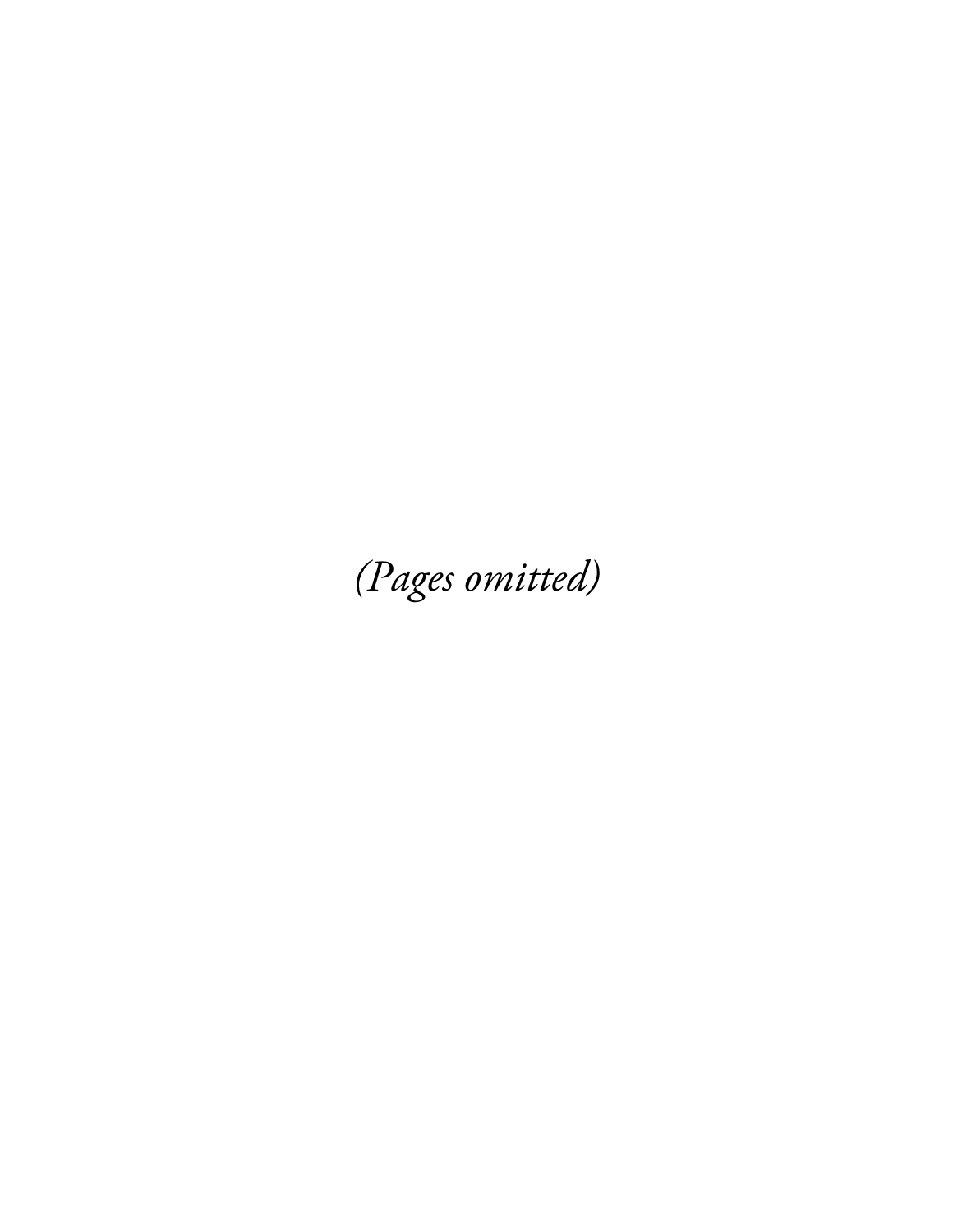## **Contents**

|   |                                | List of tables<br>xxi                                                         |                                                                                          |        |                |  |
|---|--------------------------------|-------------------------------------------------------------------------------|------------------------------------------------------------------------------------------|--------|----------------|--|
|   |                                | List of figures                                                               |                                                                                          |        | xxiii          |  |
|   | List of examples<br><b>XXV</b> |                                                                               |                                                                                          |        |                |  |
|   | Preface                        |                                                                               | xxix                                                                                     |        |                |  |
|   |                                |                                                                               | A word about fonts, files, commands, and examples                                        | xxxiii |                |  |
| 1 | Introduction                   |                                                                               |                                                                                          |        | 1              |  |
|   | 1.1                            | Replication: The guiding principle for workflow $\ldots \ldots \ldots \ldots$ |                                                                                          |        |                |  |
|   | 1.2                            |                                                                               | Steps in the workflow $\dots \dots \dots \dots \dots \dots \dots \dots \dots \dots$      |        | 3              |  |
|   |                                | 1.2.1                                                                         | Cleaning data $\ldots \ldots \ldots \ldots \ldots \ldots \ldots \ldots \ldots$           |        | 4              |  |
|   |                                | 1.2.2                                                                         |                                                                                          |        | 4              |  |
|   |                                | 1.2.3                                                                         |                                                                                          |        | $\overline{4}$ |  |
|   |                                | 1.2.4                                                                         |                                                                                          |        | 4              |  |
|   | 1.3                            |                                                                               |                                                                                          |        | $\overline{5}$ |  |
|   |                                | 1.3.1                                                                         |                                                                                          |        | 5              |  |
|   |                                | 1.3.2                                                                         |                                                                                          |        | 5              |  |
|   |                                | 1.3.3                                                                         | Documentation $\ldots \ldots \ldots \ldots \ldots \ldots \ldots \ldots$                  |        | $\bf 5$        |  |
|   |                                | 1.3.4                                                                         |                                                                                          |        | 6              |  |
|   | 1.4                            |                                                                               |                                                                                          |        | 6              |  |
|   |                                | 1.4.1                                                                         | $\text{Accuracy } \ldots \ldots \ldots \ldots \ldots \ldots \ldots \ldots \ldots \ldots$ |        | 6              |  |
|   |                                | 1.4.2                                                                         |                                                                                          |        | 6              |  |
|   |                                | 1.4.3                                                                         |                                                                                          |        | $\overline{7}$ |  |
|   |                                | 1.4.4                                                                         |                                                                                          |        | $\overline{7}$ |  |
|   |                                | 1.4.5                                                                         |                                                                                          |        | $\overline{7}$ |  |
|   |                                | 1.4.6                                                                         |                                                                                          |        | 7              |  |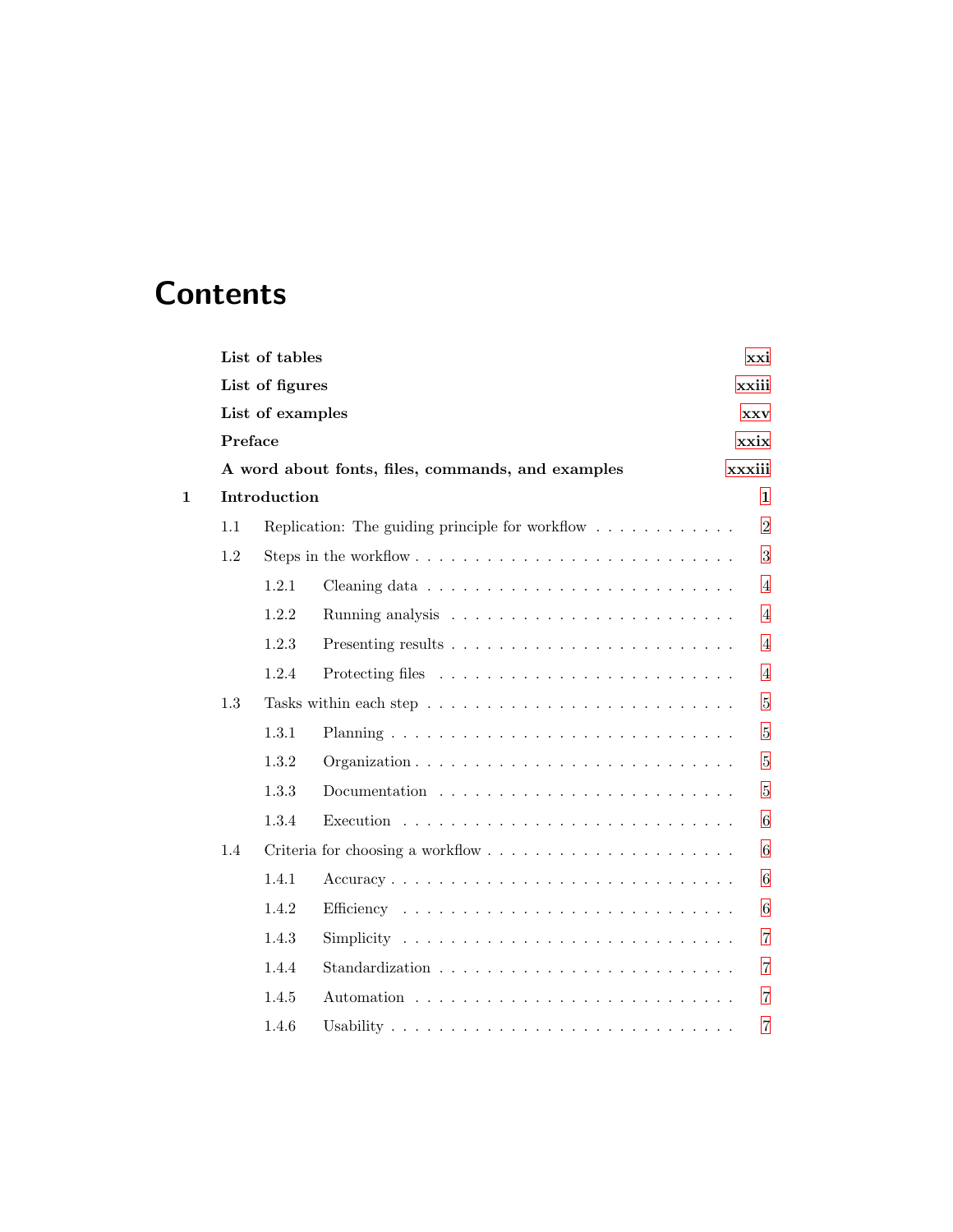## viii Contents

|          |         | 1.4.7 |                                                                                      | 8      |
|----------|---------|-------|--------------------------------------------------------------------------------------|--------|
|          | $1.5\,$ |       |                                                                                      | 8      |
|          | 1.6     |       | How the book is organized $\ldots \ldots \ldots \ldots \ldots \ldots \ldots \ldots$  | 8      |
| $\bf{2}$ |         |       | Planning, organizing, and documenting                                                | 11     |
|          | 2.1     |       | The cycle of data analysis $\ldots \ldots \ldots \ldots \ldots \ldots \ldots \ldots$ | 13     |
|          | 2.2     |       |                                                                                      | 14     |
|          | 2.3     |       |                                                                                      | 18     |
|          |         | 2.3.1 |                                                                                      | 18     |
|          |         | 2.3.2 | Organizing files and directories                                                     | 19     |
|          |         | 2.3.3 | Creating your directory structure                                                    | 21     |
|          |         |       | A directory structure for a small project                                            | 21     |
|          |         |       | A directory structure for a large, one-person project                                | 23     |
|          |         |       | Directories for collaborative projects $\ldots \ldots \ldots \ldots$                 | 23     |
|          |         |       | Special-purpose directories $\ldots \ldots \ldots \ldots \ldots \ldots$              | 25     |
|          |         |       | Remembering what directories contain                                                 | 27     |
|          |         |       | Planning your directory structure                                                    | 29     |
|          |         |       |                                                                                      | 30     |
|          |         |       |                                                                                      | 30     |
|          |         | 2.3.4 | Moving into a new directory structure (advanced topic)                               | 31     |
|          |         |       | Example of moving into a new directory structure $\ldots \ldots$                     | 31     |
|          | 2.4     |       |                                                                                      | 34     |
|          |         | 2.4.1 |                                                                                      | 36     |
|          |         | 2.4.2 |                                                                                      | 37     |
|          |         | 2.4.3 | Suggestions for writing documentation $\ldots \ldots \ldots \ldots$                  | 38     |
|          |         |       | Evaluating your documentation $\dots \dots \dots \dots \dots$                        | $39\,$ |
|          |         | 2.4.4 | The research $log$                                                                   | 39     |
|          |         |       | A sample page from a research log                                                    | 40     |
|          |         |       |                                                                                      | 42     |
|          |         | 2.4.5 | Codebooks                                                                            | 43     |
|          |         |       | A codebook based on the survey instrument $\ldots \ldots \ldots$                     | 43     |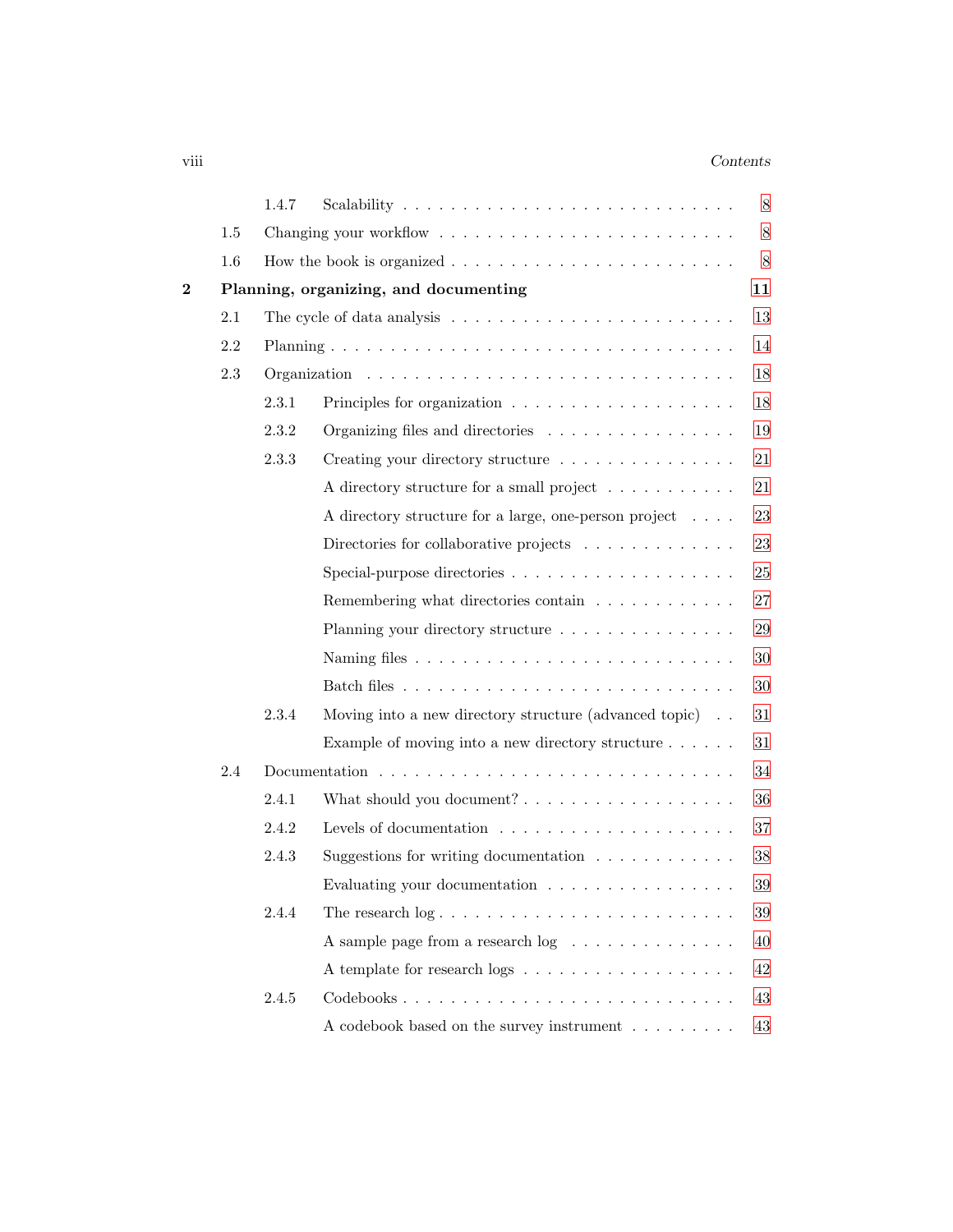| Contents | 1X |
|----------|----|
|----------|----|

|   |         | 2.4.6 |                                                                                      | 44     |
|---|---------|-------|--------------------------------------------------------------------------------------|--------|
|   | 2.5     |       |                                                                                      | 45     |
| 3 |         |       | Writing and debugging do-files                                                       | 47     |
|   | 3.1     |       | Three ways to execute commands $\dots \dots \dots \dots \dots \dots \dots$           | 47     |
|   |         | 3.1.1 |                                                                                      | 48     |
|   |         | 3.1.2 |                                                                                      | 49     |
|   |         | 3.1.3 |                                                                                      | 49     |
|   | 3.2     |       | Writing effective do-files $\ldots \ldots \ldots \ldots \ldots \ldots \ldots \ldots$ | 50     |
|   |         | 3.2.1 | Making do-files robust $\dots \dots \dots \dots \dots \dots \dots$                   | 51     |
|   |         |       |                                                                                      | 51     |
|   |         |       | Use version control $\dots \dots \dots \dots \dots \dots \dots \dots$                | 53     |
|   |         |       | Exclude directory information                                                        | 53     |
|   |         |       | Include seeds for random numbers                                                     | $55\,$ |
|   |         | 3.2.2 |                                                                                      | $55\,$ |
|   |         |       |                                                                                      | 56     |
|   |         |       | Use alignment and indentation                                                        | 57     |
|   |         |       | Use short lines $\ldots \ldots \ldots \ldots \ldots \ldots \ldots \ldots \ldots$     | 58     |
|   |         |       |                                                                                      | 61     |
|   |         |       | Be consistent                                                                        | 63     |
|   |         | 3.2.3 |                                                                                      | 63     |
|   |         |       | Commands that belong in every do-file $\ldots \ldots \ldots \ldots$                  | 63     |
|   |         |       | A template for simple do-files                                                       | 66     |
|   |         |       | A more complex do-file template                                                      | 66     |
|   | $3.3\,$ |       |                                                                                      | 68     |
|   |         |       | 3.3.1 Simple errors and how to fix them                                              | $68\,$ |
|   |         |       | Log file is open $\dots \dots \dots \dots \dots \dots \dots \dots \dots \dots$       | 68     |
|   |         |       |                                                                                      | 68     |
|   |         |       | Incorrect command name $\ldots \ldots \ldots \ldots \ldots \ldots$                   | 69     |
|   |         |       | Incorrect variable name                                                              | 69     |
|   |         |       |                                                                                      | 70     |
|   |         |       |                                                                                      |        |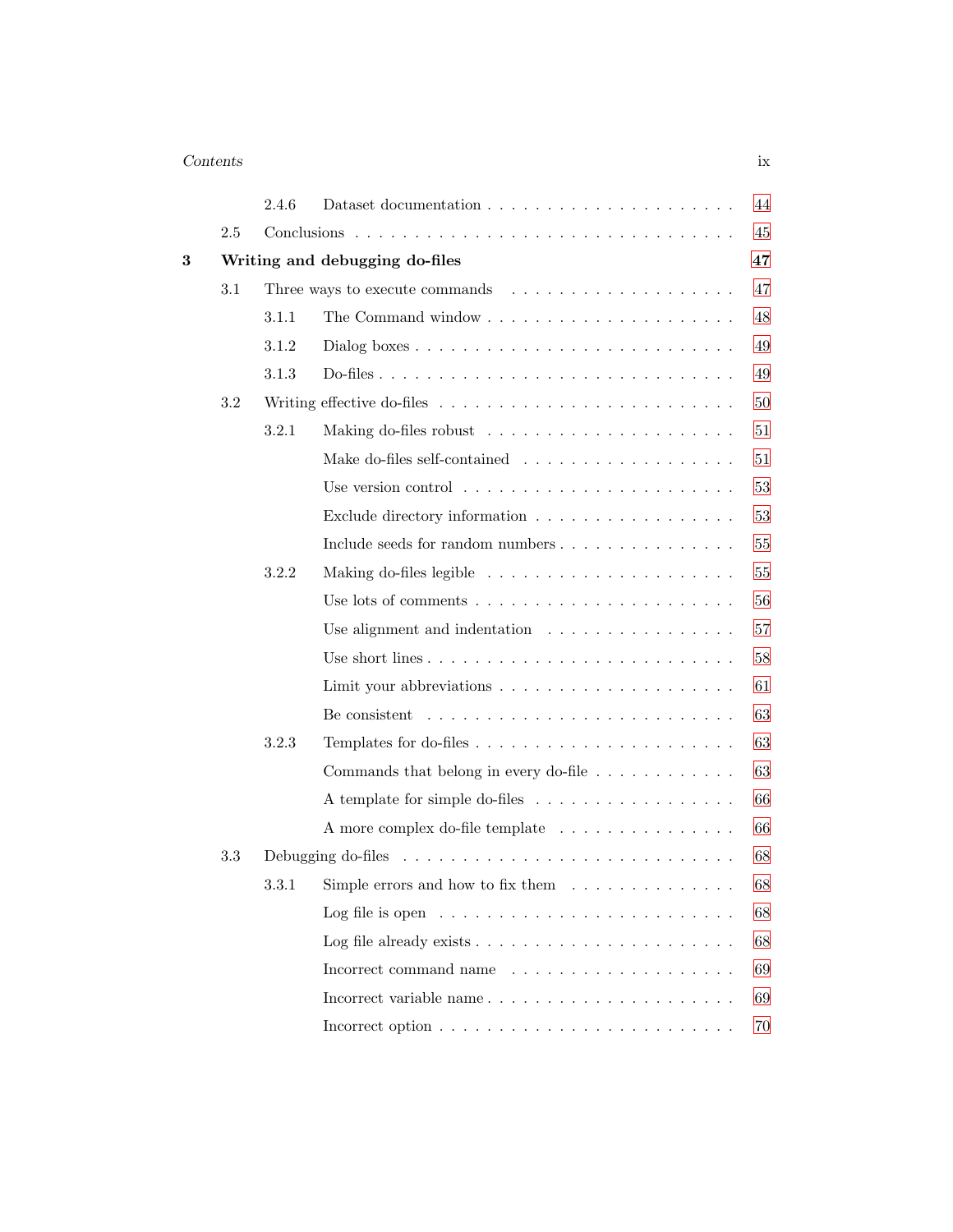## x Contents

|   |     |       | Missing comma before options $\dots \dots \dots \dots \dots \dots$        | 70     |
|---|-----|-------|---------------------------------------------------------------------------|--------|
|   |     | 3.3.2 | Steps for resolving errors $\dots \dots \dots \dots \dots \dots \dots$    | 70     |
|   |     |       | Step 1: Update Stata and user-written programs                            | 70     |
|   |     |       | Step 2: Start with a clean slate $\ldots \ldots \ldots \ldots \ldots$     | 71     |
|   |     |       | Step 3: Try other data $\ldots \ldots \ldots \ldots \ldots \ldots \ldots$ | 72     |
|   |     |       | Step 4: Assume everything could be wrong $\dots \dots \dots$              | 72     |
|   |     |       | Step 5: Run the program in steps $\ldots \ldots \ldots \ldots \ldots$     | 72     |
|   |     |       | Step 6: Exclude parts of the do-file $\ldots \ldots \ldots \ldots$        | 74     |
|   |     |       | Step 7: Starting over $\dots \dots \dots \dots \dots \dots \dots \dots$   | 74     |
|   |     |       | Step 8: Sometimes it is not your mistake $\ldots \ldots \ldots$           | 75     |
|   |     | 3.3.3 | Example 1: Debugging a subtle syntax error                                | 75     |
|   |     | 3.3.4 | Example 2: Debugging unanticipated results                                | $77\,$ |
|   |     | 3.3.5 | Advanced methods for debugging                                            | 81     |
|   | 3.4 |       |                                                                           | 82     |
|   | 3.5 |       |                                                                           | 82     |
| 4 |     |       | Automating your work                                                      | 83     |
|   | 4.1 |       |                                                                           | 83     |
|   |     | 4.1.1 |                                                                           | 84     |
|   |     |       |                                                                           | 84     |
|   |     |       |                                                                           | 85     |
|   |     |       | Using double quotes when defining macros $\dots \dots \dots$              | 85     |
|   |     |       | Creating long strings $\ldots \ldots \ldots \ldots \ldots \ldots \ldots$  | 85     |
|   |     | 4.1.2 | Specifying groups of variables and nested models                          | 86     |
|   |     | 4.1.3 |                                                                           | 88     |
|   | 4.2 |       | Information returned by Stata commands                                    | 90     |
|   |     |       | Using returned results with local macros $\ldots \ldots \ldots$           | 92     |
|   | 4.3 |       |                                                                           | 92     |
|   |     |       |                                                                           | 94     |
|   |     |       | The forvalues command $\ldots \ldots \ldots \ldots \ldots \ldots$         | 95     |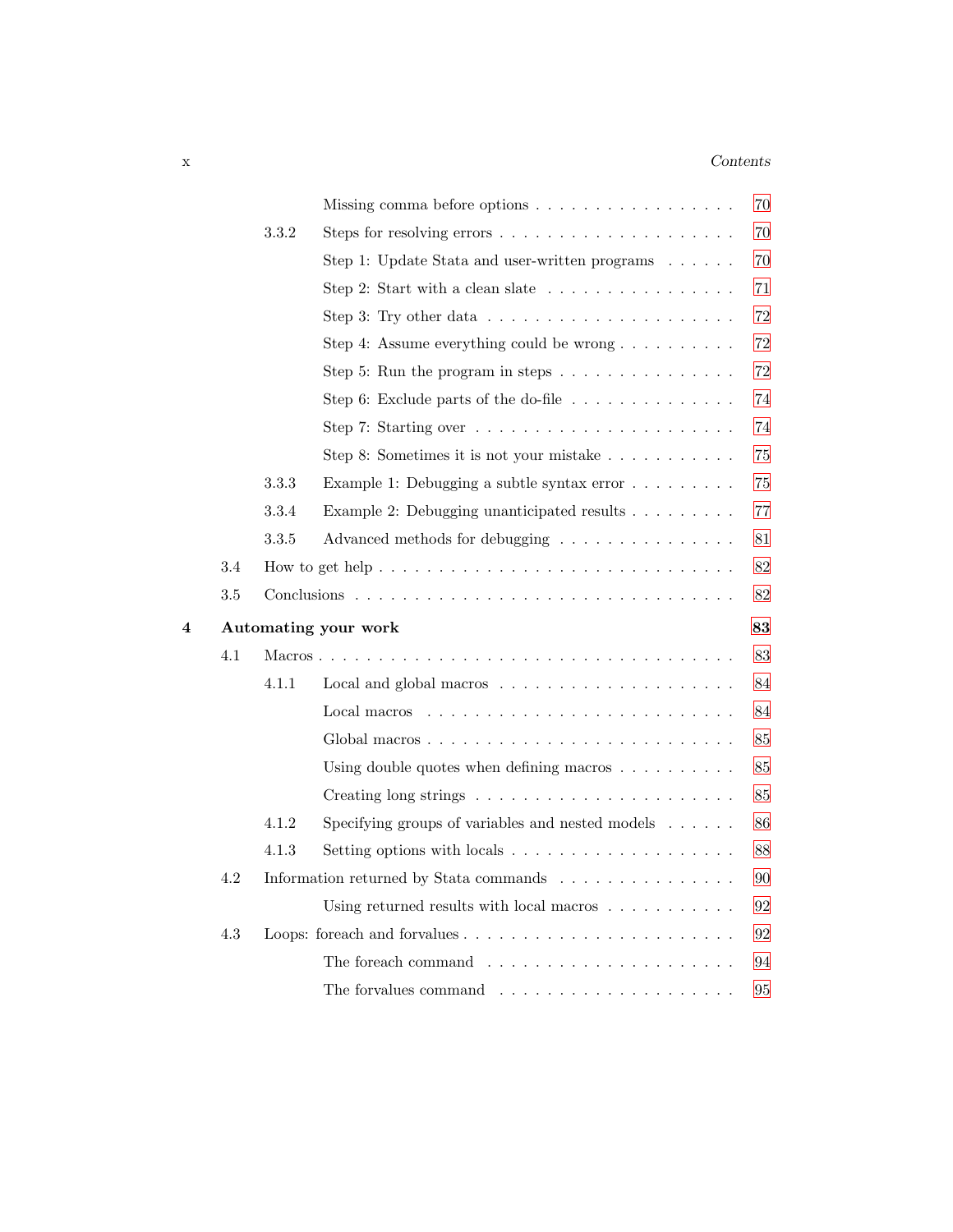## Contents xi

|   |         | 4.3.1      |                                                                                                                                                                                                                                                                                                                  | 95      |
|---|---------|------------|------------------------------------------------------------------------------------------------------------------------------------------------------------------------------------------------------------------------------------------------------------------------------------------------------------------|---------|
|   |         |            | Loop example 1: Listing variable and value labels $\ldots \ldots$                                                                                                                                                                                                                                                | 96      |
|   |         |            | Loop example 2: Creating interaction variables $\dots \dots$                                                                                                                                                                                                                                                     | 97      |
|   |         |            | Loop example 3: Fitting models with alternative mea-<br>sures of education<br>$\mathcal{A}$ . The set of the set of the set of the set of the set of the set of the set of the set of the set of the set of the set of the set of the set of the set of the set of the set of the set of the set of the set of t | 98      |
|   |         |            | Loop example 4: Recoding multiple variables the same way                                                                                                                                                                                                                                                         | 98      |
|   |         |            | Loop example 5: Creating a macro that holds accumu-<br>lated information $\ldots \ldots \ldots \ldots \ldots \ldots$                                                                                                                                                                                             | 99      |
|   |         |            | Loop example 6: Retrieving information returned by Stata.                                                                                                                                                                                                                                                        | 100     |
|   |         | 4.3.2      | Counters in loops $\dots \dots \dots \dots \dots \dots \dots \dots \dots \dots$                                                                                                                                                                                                                                  | 101     |
|   |         |            | Using loops to save results to a matrix $\ldots \ldots \ldots \ldots$                                                                                                                                                                                                                                            | 102     |
|   |         | 4.3.3      | Nested loops                                                                                                                                                                                                                                                                                                     | 104     |
|   |         | 4.3.4      | Debugging loops $\ldots \ldots \ldots \ldots \ldots \ldots \ldots \ldots$                                                                                                                                                                                                                                        | 105     |
|   | 4.4     |            |                                                                                                                                                                                                                                                                                                                  | 106     |
|   |         | 4.4.1      | Specifying the analysis sample with an include file $\dots$ .                                                                                                                                                                                                                                                    | 107     |
|   |         | 4.4.2      | Recoding data using include files                                                                                                                                                                                                                                                                                | 107     |
|   |         | 4.4.3      | Caution when using include files                                                                                                                                                                                                                                                                                 | 109     |
|   | 4.5     |            |                                                                                                                                                                                                                                                                                                                  | 110     |
|   |         | 4.5.1      | A simple program to change directories                                                                                                                                                                                                                                                                           | 111     |
|   |         | 4.5.2      | Loading and deleting ado-files $\ldots \ldots \ldots \ldots \ldots \ldots$                                                                                                                                                                                                                                       | 112     |
|   |         | 4.5.3      | Listing variable names and labels $\ldots \ldots \ldots \ldots \ldots$                                                                                                                                                                                                                                           | 113     |
|   |         | 4.5.4      | A general program to change your working directory $\dots$                                                                                                                                                                                                                                                       | 117     |
|   |         | 4.5.5      |                                                                                                                                                                                                                                                                                                                  | 118     |
|   | 4.6     | Help files |                                                                                                                                                                                                                                                                                                                  | 119     |
|   |         | 4.6.1      |                                                                                                                                                                                                                                                                                                                  | 119     |
|   |         | 4.6.2      |                                                                                                                                                                                                                                                                                                                  | $122\,$ |
|   | 4.7     |            |                                                                                                                                                                                                                                                                                                                  | 123     |
| 5 |         |            | Names, notes, and labels                                                                                                                                                                                                                                                                                         | 125     |
|   | $5.1\,$ |            |                                                                                                                                                                                                                                                                                                                  | 125     |
|   | $5.2\,$ |            | The dual workflow of data management and statistical analysis                                                                                                                                                                                                                                                    | 127     |
|   | $5.3\,$ |            |                                                                                                                                                                                                                                                                                                                  | 129     |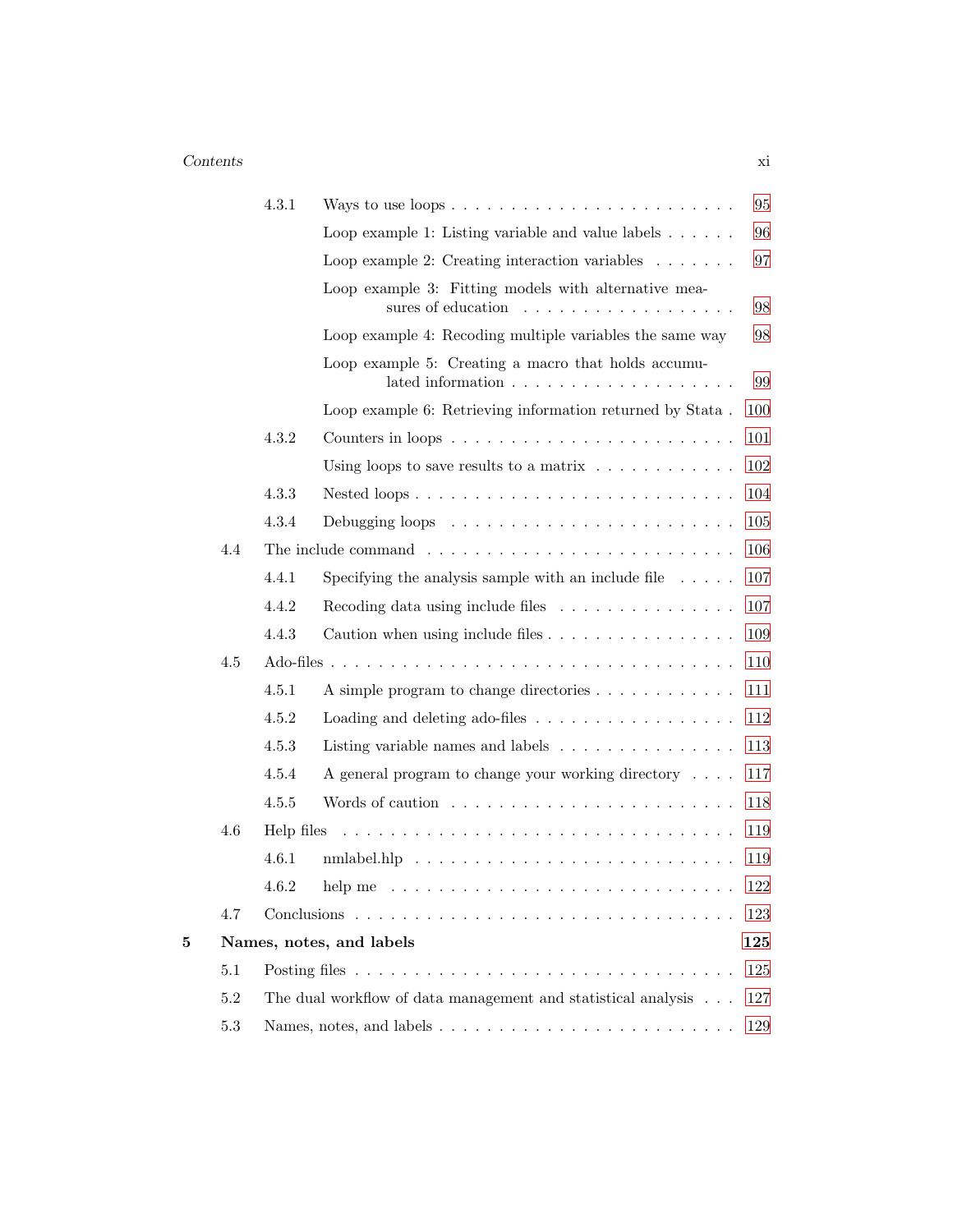## xii Contents

| 5.4     |       | Naming do-files $\ldots \ldots \ldots \ldots \ldots \ldots \ldots \ldots \ldots \ldots$ | 129 |
|---------|-------|-----------------------------------------------------------------------------------------|-----|
|         | 5.4.1 | Naming do-files to re-create datasets                                                   | 130 |
|         | 5.4.2 | Naming do-files to reproduce statistical analysis                                       | 130 |
|         | 5.4.3 |                                                                                         | 131 |
|         |       |                                                                                         | 133 |
|         | 5.4.4 | A template for naming do-files                                                          | 134 |
|         |       | Using subdirectories for complex analyses $\ldots \ldots \ldots$                        | 135 |
| $5.5\,$ |       | Naming and internally documenting datasets                                              | 136 |
|         |       |                                                                                         | 137 |
|         | 5.5.1 | One time only and temporary datasets                                                    | 137 |
|         | 5.5.2 |                                                                                         | 138 |
|         | 5.5.3 | Labels and notes for datasets $\dots \dots \dots \dots \dots \dots$                     | 138 |
|         | 5.5.4 | The data signature command $\ldots \ldots \ldots \ldots \ldots \ldots$                  | 139 |
|         |       | A workflow using the data signature command $\ldots \ldots$                             | 140 |
|         |       | Changes datasignature does not detect                                                   | 141 |
| $5.6\,$ |       |                                                                                         | 143 |
|         | 5.6.1 | The fundamental principle for creating and naming variables                             | 143 |
|         | 5.6.2 | Systems for naming variables $\dots \dots \dots \dots \dots \dots$                      | 144 |
|         |       |                                                                                         | 145 |
|         |       | Source naming systems $\dots \dots \dots \dots \dots \dots \dots \dots$                 | 145 |
|         |       |                                                                                         | 146 |
|         | 5.6.3 |                                                                                         | 146 |
|         | 5.6.4 | Principles for selecting names                                                          | 147 |
|         |       | Anticipate looking for variables                                                        | 147 |
|         |       | Use simple, unambiguous names $\dots \dots \dots \dots \dots \dots$                     | 148 |
|         |       |                                                                                         | 151 |
| 5.7     |       |                                                                                         | 151 |
|         | 5.7.1 | Listing variable labels and other information $\ldots \ldots \ldots$                    | 151 |
|         |       | Changing the order of variables in your dataset $\dots \dots$                           | 155 |
|         | 5.7.2 | Syntax for label variable $\ldots \ldots \ldots \ldots \ldots \ldots \ldots$            | 155 |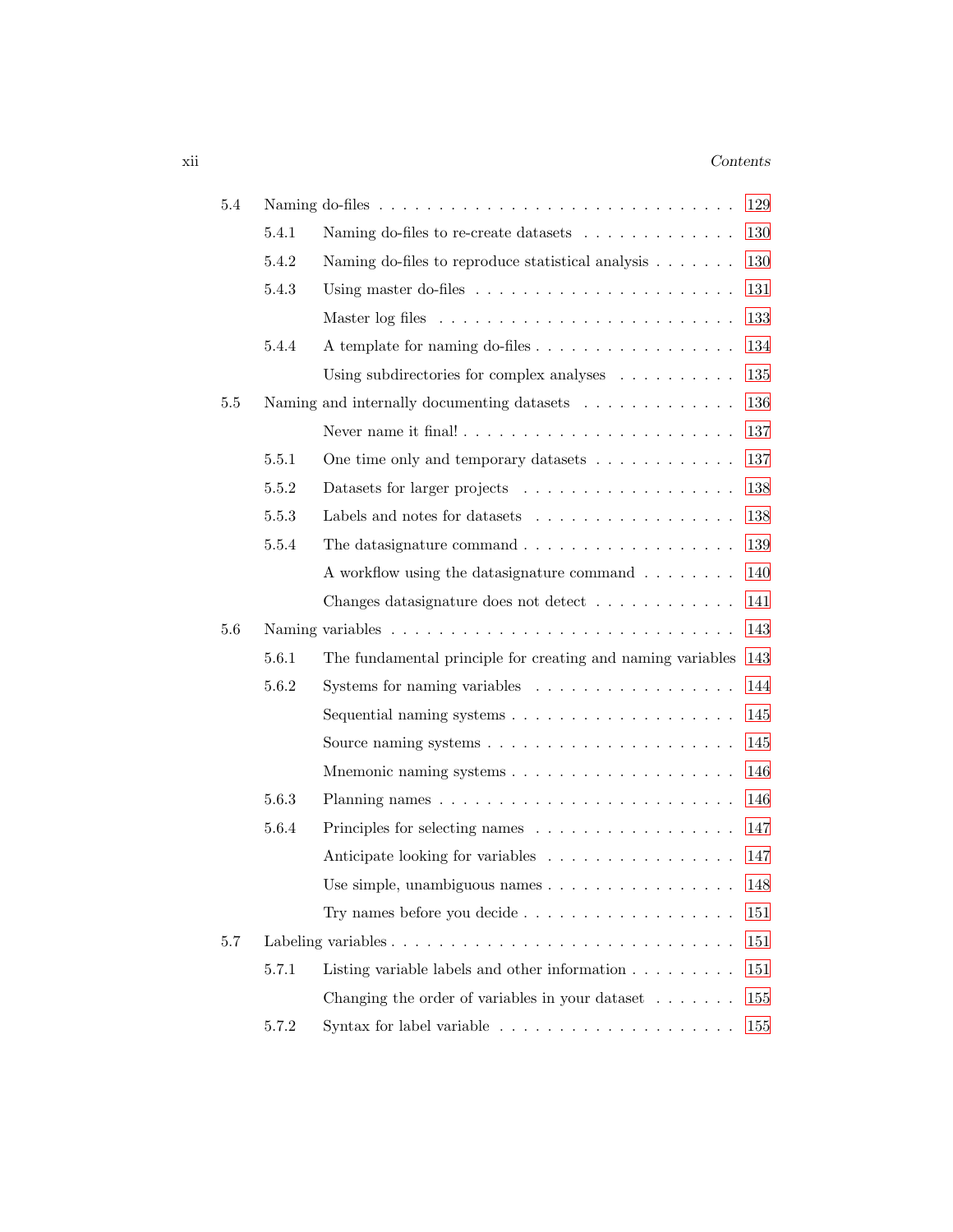|         | 5.7.3     |                                                                            | 156     |
|---------|-----------|----------------------------------------------------------------------------|---------|
|         |           |                                                                            | 156     |
|         |           | Test labels before you post the file $\ldots \ldots \ldots \ldots$         | 157     |
|         | 5.7.4     | Temporarily changing variable labels                                       | 157     |
|         | 5.7.5     | Creating variable labels that include the variable name                    | 158     |
| 5.8     |           |                                                                            | 160     |
|         | 5.8.1     | Commands for working with notes                                            | 161     |
|         |           |                                                                            | 161     |
|         |           |                                                                            | 162     |
|         |           |                                                                            | 162     |
|         | 5.8.2     | Using macros and loops with notes $\dots \dots \dots \dots$                | 162     |
| $5.9\,$ |           |                                                                            | 163     |
|         | 5.9.1     | Creating value labels is a two-step process $\dots \dots \dots$            | 164     |
|         |           | Step 1: Defining labels $\ldots \ldots \ldots \ldots \ldots \ldots \ldots$ | 164     |
|         |           | Step 2: Assigning labels $\dots \dots \dots \dots \dots \dots \dots$       | 164     |
|         |           | Why a two-step system? $\ldots \ldots \ldots \ldots \ldots \ldots \ldots$  | 164     |
|         |           |                                                                            | 165     |
|         | 5.9.2     | Principles for constructing value labels $\ldots \ldots \ldots \ldots$     | 165     |
|         |           | 1) Keep labels short $\dots \dots \dots \dots \dots \dots \dots \dots$     | $165\,$ |
|         |           | 2) Include the category number $\dots \dots \dots \dots \dots$             | 166     |
|         |           |                                                                            | 168     |
|         |           | 4) Keeping track of where labels are used $\ldots \ldots \ldots$           | 169     |
|         | $5.9.3\,$ |                                                                            | 170     |
|         | 5.9.4     | Consistent value labels for missing values $\ldots \ldots \ldots$          | 171     |
|         | 5.9.5     | Using loops when assigning value labels $\ldots \ldots \ldots$             | 171     |
| 5.10    |           |                                                                            | 173     |
|         | 5.10.1    | Using label language for different written languages                       | 174     |
|         | 5.10.2    | Using label language for short and long labels $\ldots \ldots$             | 174     |
| 5.11    |           |                                                                            | 176     |
|         |           | Step 1: Plan the changes $\dots \dots \dots \dots \dots \dots \dots \dots$ | 176     |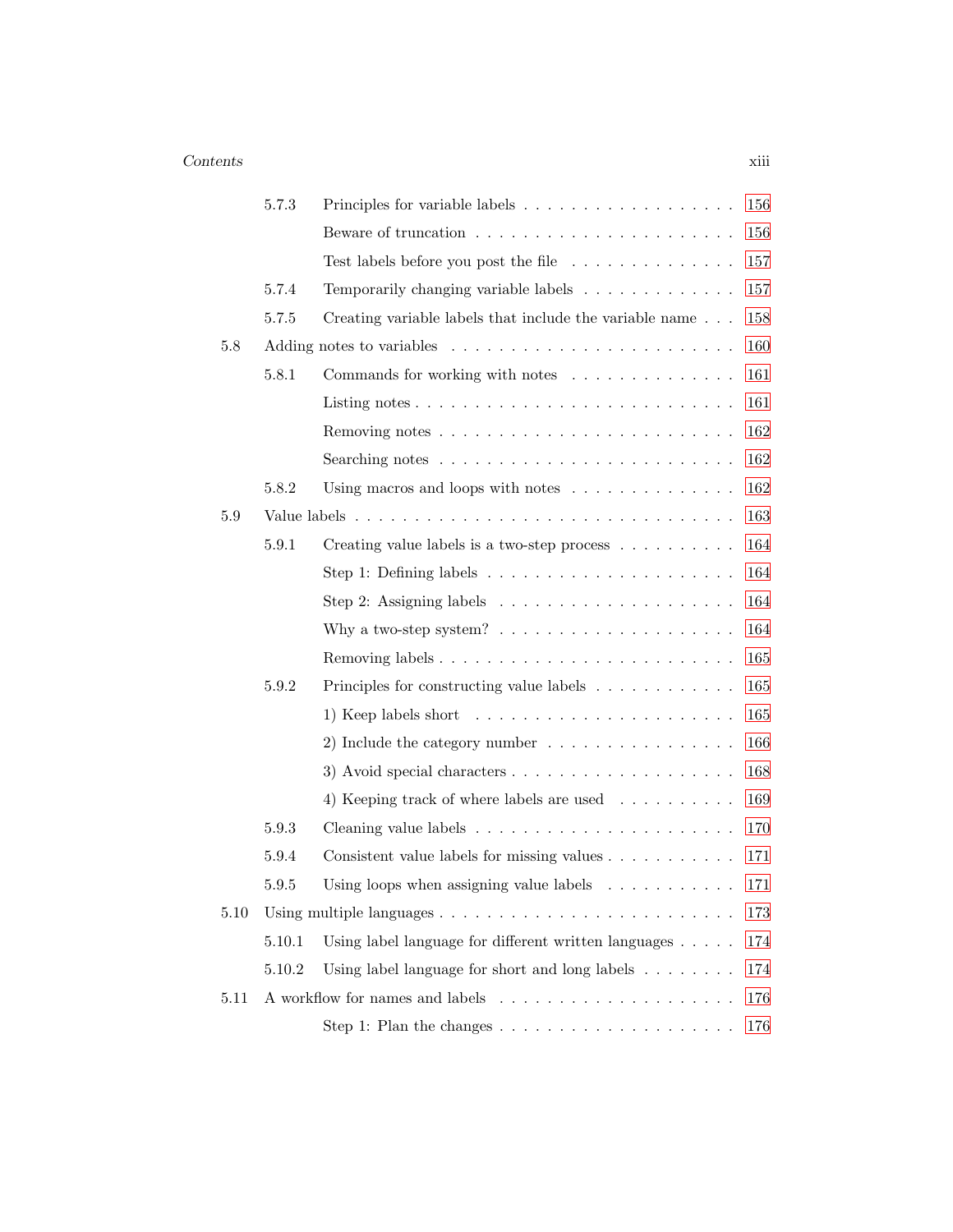## xiv Contents

|   |      |                    | Step 2: Archive, clone, and rename $\dots \dots \dots \dots$              | 177     |
|---|------|--------------------|---------------------------------------------------------------------------|---------|
|   |      |                    | Step 3: Revise variable labels                                            | 177     |
|   |      |                    | Step 4: Revise value labels $\dots \dots \dots \dots \dots \dots \dots$   | 177     |
|   |      |                    | Step 5: Verify the changes $\dots \dots \dots \dots \dots \dots \dots$    | 178     |
|   |      | 5.11.1             | Step 1: Check the source data $\ldots \ldots \ldots \ldots \ldots$        | 178     |
|   |      |                    | Step 1a: List the current names and labels $\ldots \ldots \ldots$         | 178     |
|   |      |                    | Step 1b: Try the current names and labels $\dots \dots \dots$             | 181     |
|   |      | 5.11.2             | Step 2: Create clones and rename variables $\ldots \ldots \ldots$         | 182     |
|   |      |                    | Step 2a: Create clones $\ldots \ldots \ldots \ldots \ldots \ldots \ldots$ | 183     |
|   |      |                    | Step 2b: Create rename commands $\ldots \ldots \ldots \ldots \ldots$      | 183     |
|   |      |                    | Step 2c: Rename variables $\ldots \ldots \ldots \ldots \ldots \ldots$     | 184     |
|   |      | 5.11.3             | Step 3: Revise variable labels $\ldots \ldots \ldots \ldots \ldots$       | $185\,$ |
|   |      |                    | Step 3a: Create variable-label commands $\ldots \ldots \ldots$            | 185     |
|   |      |                    | Step 3b: Revise variable labels $\dots \dots \dots \dots \dots \dots$     | 186     |
|   |      | 5.11.4             |                                                                           | 187     |
|   |      |                    | Step 4a: List the current labels $\ldots \ldots \ldots \ldots \ldots$     | 188     |
|   |      |                    | Step 4b: Create label define commands to edit $\dots \dots$               | 189     |
|   |      |                    | Step 4c: Revise labels and add them to dataset $\dots \dots$              | 193     |
|   |      | 5.11.5             | Step 5: Check the new names and labels $\ldots \ldots \ldots$             | 194     |
|   | 5.12 |                    |                                                                           | $195\,$ |
| 6 |      | Cleaning your data |                                                                           | 197     |
|   | 6.1  |                    |                                                                           | 198     |
|   |      | 6.1.1              | Data formats                                                              | 198     |
|   |      |                    |                                                                           | 198     |
|   |      |                    |                                                                           | 200     |
|   |      | 6.1.2              |                                                                           | 201     |
|   |      |                    | Stata commands to import data $\ldots \ldots \ldots \ldots \ldots$        | 201     |
|   |      |                    | Using other statistical packages to export data $\ldots \ldots$           | $203\,$ |
|   |      |                    | Using a data conversion program $\dots \dots \dots \dots \dots$           | 203     |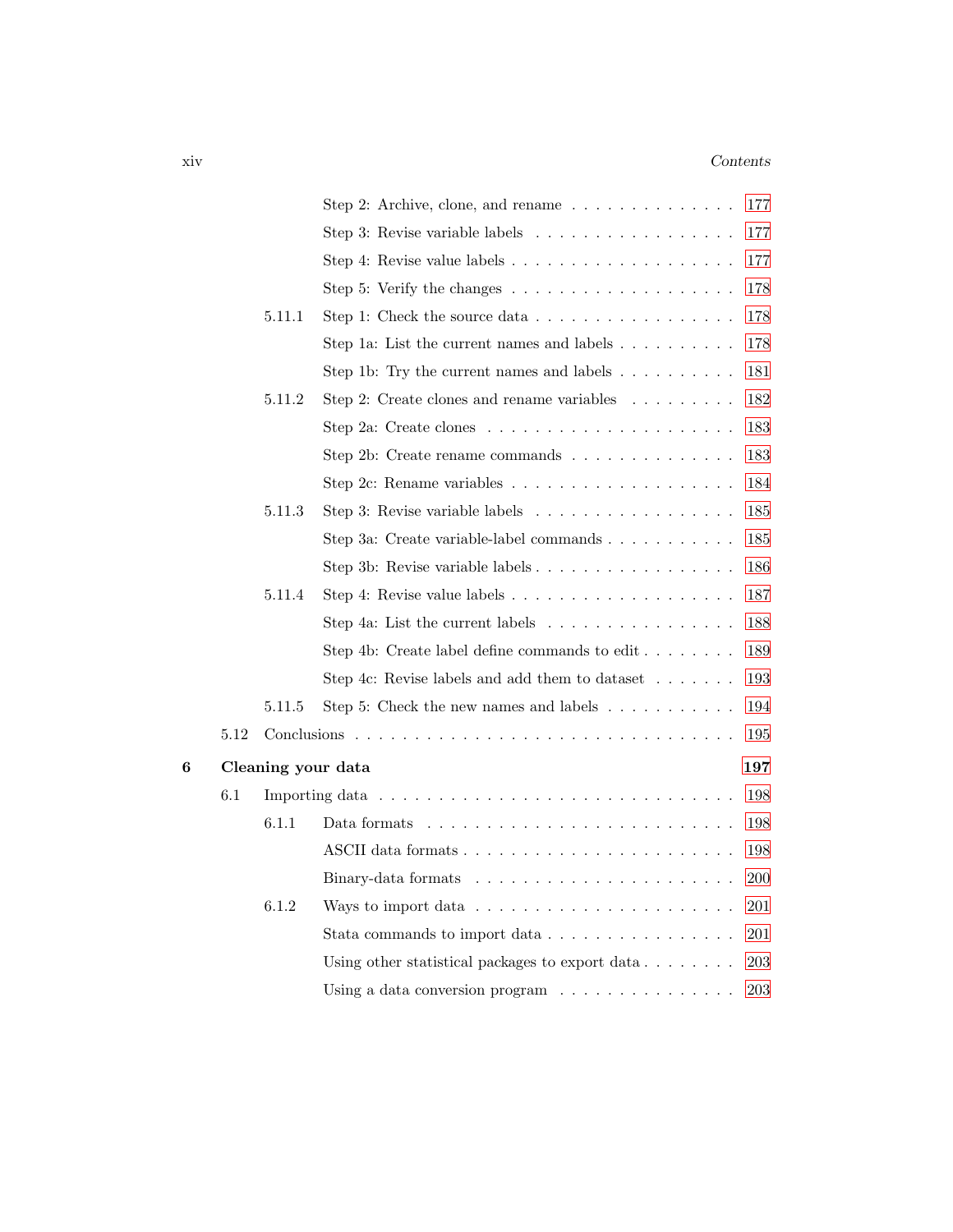## Contents xv

|     | 6.1.3 | 203<br>Verifying data conversion $\ldots \ldots \ldots \ldots \ldots \ldots \ldots$ |
|-----|-------|-------------------------------------------------------------------------------------|
|     |       | 204<br>Converting the ISSP 2002 data from Russia $\ldots \ldots \ldots$             |
| 6.2 |       | 210                                                                                 |
|     | 6.2.1 | 211                                                                                 |
|     |       | 212<br>Values review of data about the scientific career $\dots \dots$              |
|     |       | 215<br>Values review of data on family values                                       |
|     | 6.2.2 | 216                                                                                 |
|     |       | What does time to degree measure? $\ldots \ldots \ldots \ldots$<br>216              |
|     |       | Examining high-frequency values<br>218                                              |
|     |       | Links among variables $\ldots \ldots \ldots \ldots \ldots \ldots$<br>220            |
|     |       | 225                                                                                 |
|     | 6.2.3 | 225                                                                                 |
|     |       | 225<br>Comparisons and missing values                                               |
|     |       | Creating indicators of whether cases are missing<br>228                             |
|     |       | 228<br>Using extended missing values                                                |
|     |       | 229<br>Verifying and expanding missing-data codes $\ldots \ldots \ldots$            |
|     |       | 236                                                                                 |
|     | 6.2.4 | 238                                                                                 |
|     |       | 238<br>Consistency in data on the scientific career                                 |
|     | 6.2.5 | Principles for fixing data inconsistencies<br>241                                   |
| 6.3 |       | 241                                                                                 |
|     | 6.3.1 | 242<br>Principles for creating new variables $\ldots \ldots \ldots \ldots$          |
|     |       | 242<br>New variables get new names $\dots \dots \dots \dots \dots \dots$            |
|     |       | Verify that new variables are correct $\ldots \ldots \ldots \ldots$<br>243          |
|     |       | 244<br>Document new variables $\dots \dots \dots \dots \dots \dots \dots$           |
|     |       | Keep the source variables $\dots \dots \dots \dots \dots \dots$<br>244              |
|     | 6.3.2 | Core commands for creating variables<br>244                                         |
|     |       | 245<br>The generate command $\ldots \ldots \ldots \ldots \ldots \ldots \ldots$      |
|     |       | The clone var command $\ldots \ldots \ldots \ldots \ldots \ldots \ldots$<br>245     |
|     |       | 246<br>The replace command $\ldots \ldots \ldots \ldots \ldots \ldots \ldots$       |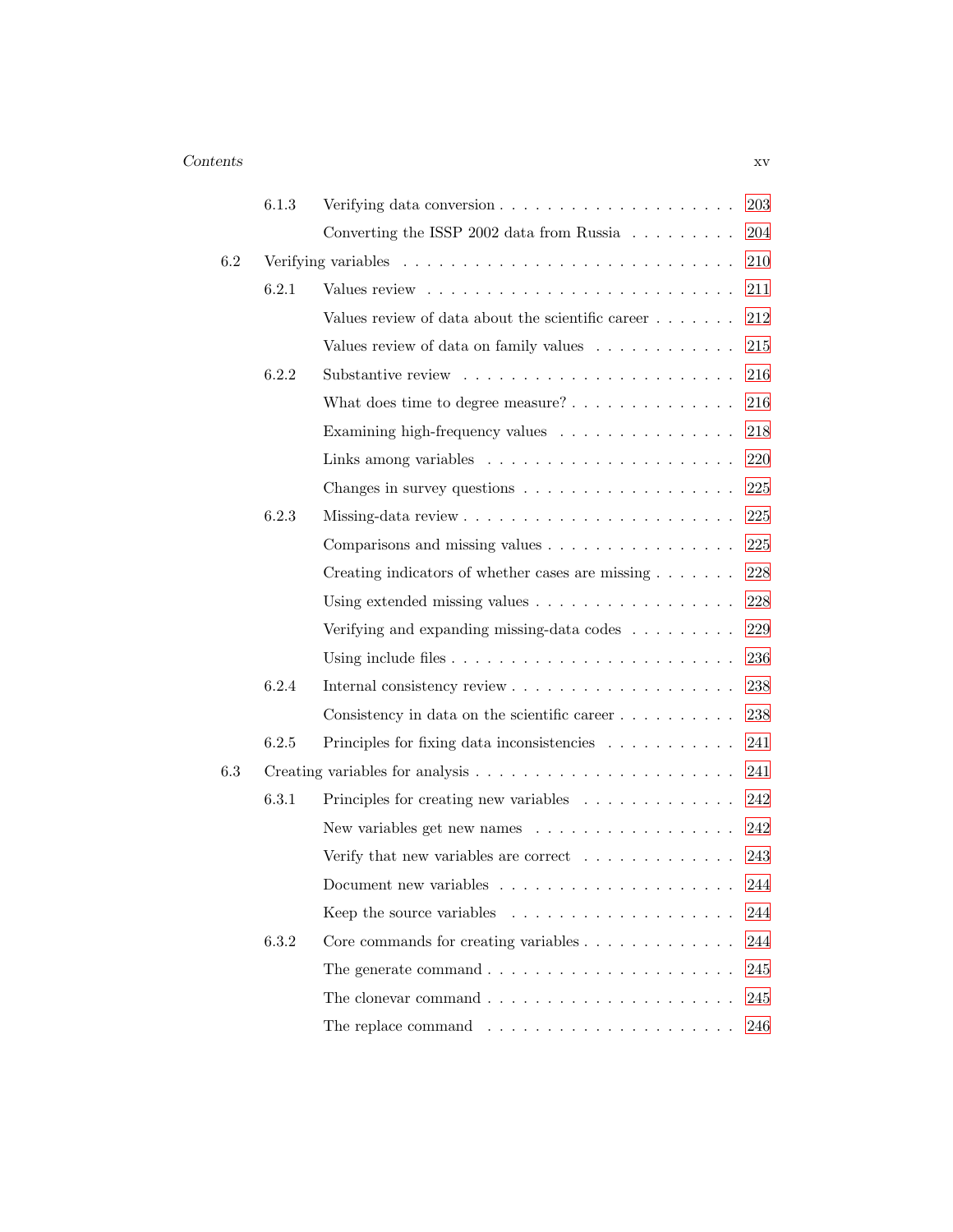## xvi Contents

|     | 6.3.3 | Creating variables with missing values                                     | 247 |
|-----|-------|----------------------------------------------------------------------------|-----|
|     | 6.3.4 | Additional commands for creating variables                                 | 249 |
|     |       |                                                                            | 249 |
|     |       | The egen command $\ldots \ldots \ldots \ldots \ldots \ldots \ldots \ldots$ | 250 |
|     |       | The tabulate, generate() command $\ldots \ldots \ldots \ldots$             | 252 |
|     | 6.3.5 | Labeling variables created by Stata                                        | 253 |
|     | 6.3.6 | Verifying that variables are correct $\ldots \ldots \ldots \ldots$         | 254 |
|     |       | Checking the code $\dots \dots \dots \dots \dots \dots \dots \dots \dots$  | 255 |
|     |       |                                                                            | 255 |
|     |       | Plotting continuous variables                                              | 256 |
|     |       |                                                                            | 258 |
|     |       | Constructing variables multiple ways $\ldots \ldots \ldots \ldots$         | 259 |
| 6.4 |       |                                                                            | 260 |
|     | 6.4.1 | Selecting observations $\ldots \ldots \ldots \ldots \ldots \ldots \ldots$  | 261 |
|     |       | Deleting cases versus creating selection variables                         | 261 |
|     | 6.4.2 |                                                                            | 262 |
|     |       | Selecting variables for the ISSP 2002 Russian data $\ldots$ .              | 263 |
|     | 6.4.3 |                                                                            | 263 |
|     | 6.4.4 |                                                                            | 264 |
|     | 6.4.5 |                                                                            | 264 |
|     | 6.4.6 |                                                                            | 265 |
|     |       | The codebook, problems command $\ldots \ldots \ldots \ldots \ldots$        | 265 |
|     |       | Checking for unique ID variables $\dots \dots \dots \dots \dots$           | 267 |
|     | 6.4.7 |                                                                            | 269 |
|     | 6.4.8 | Saving the file $\ldots \ldots \ldots \ldots \ldots \ldots \ldots \ldots$  | 270 |
|     | 6.4.9 |                                                                            | 271 |
| 6.5 |       | Extended example of preparing data for analysis $\dots \dots \dots$        | 271 |
|     |       |                                                                            | 271 |
|     |       | Creating binary indicators of positive attitudes $\ldots \ldots$           | 274 |
|     |       | Creating four-category scales of positive attitudes                        | 277 |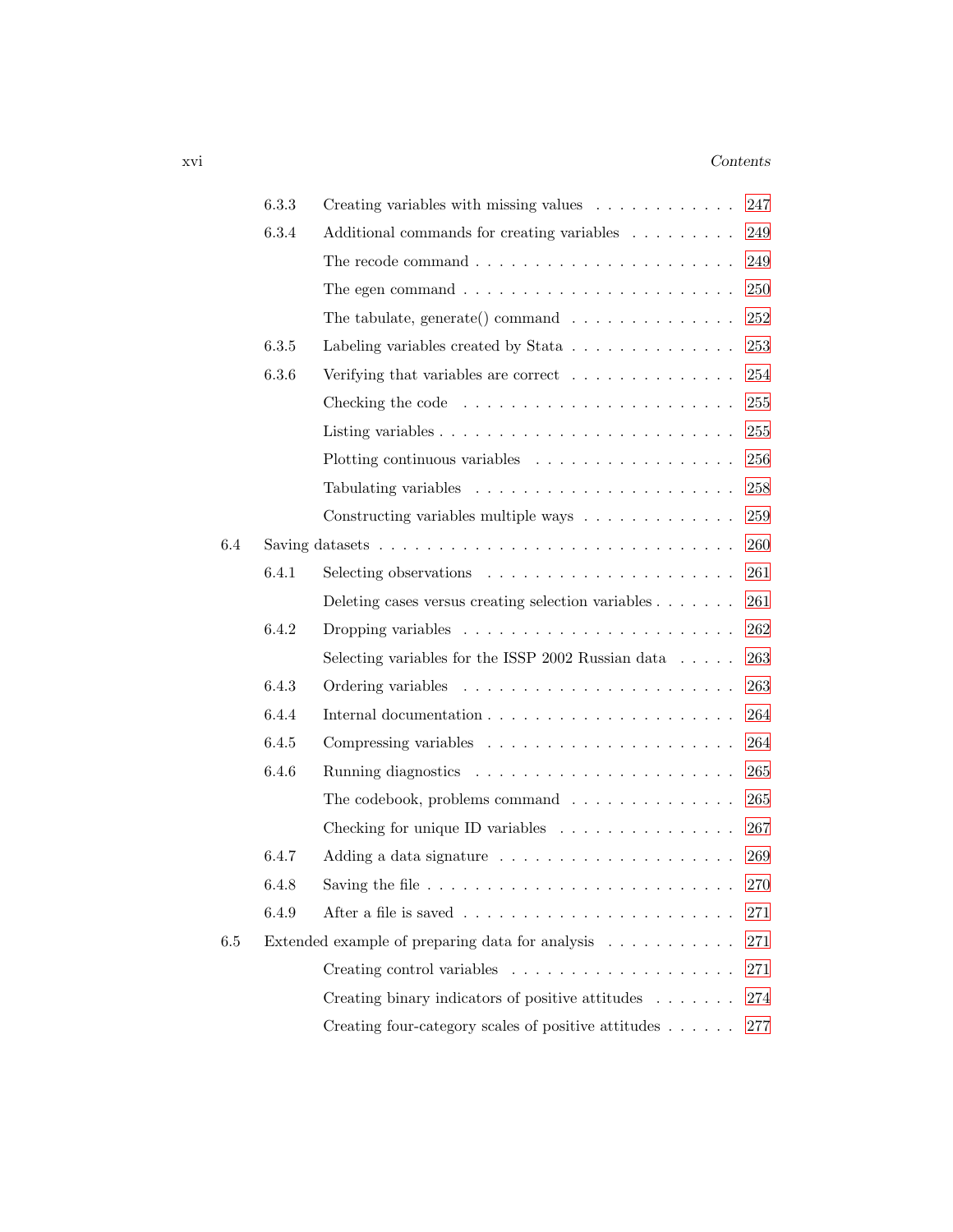## Contents xvii

|   | 6.6 |       |                                                                              | 279     |
|---|-----|-------|------------------------------------------------------------------------------|---------|
|   |     | 6.6.1 |                                                                              | 280     |
|   |     |       | Sorting the ID variable $\ldots \ldots \ldots \ldots \ldots \ldots \ldots$   | 281     |
|   |     | 6.6.2 | One-to-one merging $\ldots \ldots \ldots \ldots \ldots \ldots \ldots \ldots$ | $281\,$ |
|   |     |       | Combining unrelated datasets                                                 | 281     |
|   |     | 6.6.3 | Forgetting to match-merge $\dots \dots \dots \dots \dots \dots \dots$        | 283     |
|   | 6.7 |       |                                                                              | 285     |
| 7 |     |       | Analyzing data and presenting results                                        | 287     |
|   | 7.1 |       | Planning and organizing statistical analysis                                 | 287     |
|   |     | 7.1.1 |                                                                              | 288     |
|   |     | 7.1.2 | Planning in the middle $\dots \dots \dots \dots \dots \dots \dots \dots$     | 289     |
|   |     | 7.1.3 | Planning in the small $\ldots \ldots \ldots \ldots \ldots \ldots \ldots$     | 291     |
|   | 7.2 |       |                                                                              | 291     |
|   |     | 7.2.1 | Using master do-files $\ldots \ldots \ldots \ldots \ldots \ldots \ldots$     | $\,292$ |
|   |     | 7.2.2 | What belongs in your do-file? $\ldots \ldots \ldots \ldots \ldots$           | 294     |
|   | 7.3 |       | Documentation for statistical analysis                                       | $\,295$ |
|   |     | 7.3.1 | The research log and comments in do-files $\dots \dots \dots$                | $\,295$ |
|   |     | 7.3.2 | Documenting the provenance of results $\ldots \ldots \ldots \ldots$          | 296     |
|   |     |       | Captions on graphs $\ldots \ldots \ldots \ldots \ldots \ldots \ldots$        | $\,298$ |
|   | 7.4 |       |                                                                              | 298     |
|   |     | 7.4.1 | Locals to define sets of variables                                           | $\,299$ |
|   |     | 7.4.2 | Loops for repeated analyses $\dots \dots \dots \dots \dots \dots$            | 300     |
|   |     |       | Computing t tests using loops $\ldots \ldots \ldots \ldots \ldots$           | 300     |
|   |     |       | Loops for alternative model specifications $\ldots \ldots \ldots$            | 302     |
|   |     | 7.4.3 | Matrices to collect and print results                                        | $303\,$ |
|   |     |       |                                                                              | 303     |
|   |     |       | Saving results from nested regressions $\ldots \ldots \ldots$                | 306     |
|   |     |       | Saving results from different transformations of articles                    | 308     |
|   |     | 7.4.4 | Creating a graph from a matrix $\ldots \ldots \ldots \ldots \ldots$          | 310     |
|   |     | 7.4.5 | Include files to load data and select your sample $\ldots \ldots$            | 311     |
|   |     |       |                                                                              |         |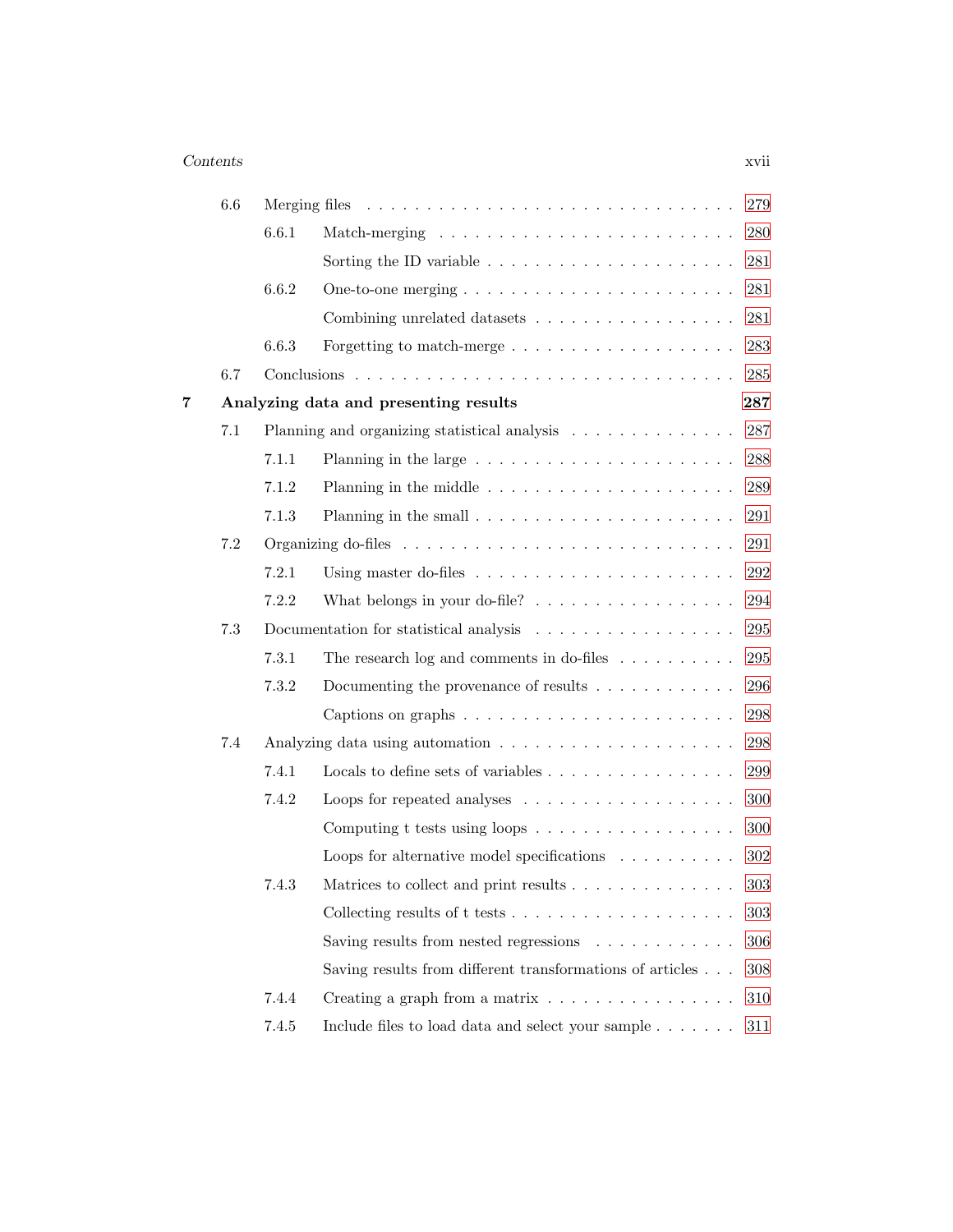## xviii Contents

|   | 7.5 |                                                                                | 312                                                                                     |  |  |
|---|-----|--------------------------------------------------------------------------------|-----------------------------------------------------------------------------------------|--|--|
|   | 7.6 |                                                                                | 313                                                                                     |  |  |
|   |     | 7.6.1                                                                          | $313\,$<br>Lost or forgotten files $\ldots \ldots \ldots \ldots \ldots \ldots \ldots$   |  |  |
|   |     | 7.6.2                                                                          | 314                                                                                     |  |  |
|   |     | 7.6.3                                                                          | 314                                                                                     |  |  |
|   |     |                                                                                | 314                                                                                     |  |  |
|   |     |                                                                                | Letting Stata set the seed $\ldots \ldots \ldots \ldots \ldots \ldots$<br>315           |  |  |
|   |     |                                                                                | Training and confirmation samples $\ldots \ldots \ldots \ldots$<br>316                  |  |  |
|   |     | 7.6.4                                                                          | Using a global that is not in your do-file $\dots \dots \dots$<br>318                   |  |  |
|   | 7.7 |                                                                                | 318                                                                                     |  |  |
|   |     | 7.7.1                                                                          | 319<br>Creating tables $\dots \dots \dots \dots \dots \dots \dots \dots \dots \dots$    |  |  |
|   |     |                                                                                | 319<br>Using spreadsheets $\ldots \ldots \ldots \ldots \ldots \ldots \ldots$            |  |  |
|   |     |                                                                                | 321<br>Regression tables with esttab $\ldots \ldots \ldots \ldots \ldots$               |  |  |
|   |     | 7.7.2                                                                          | 323<br>Creating graphs $\ldots \ldots \ldots \ldots \ldots \ldots \ldots \ldots \ldots$ |  |  |
|   |     |                                                                                | 324<br>Colors, black, and white $\dots \dots \dots \dots \dots \dots \dots$             |  |  |
|   |     |                                                                                | 326                                                                                     |  |  |
|   |     | 7.7.3                                                                          | 326<br>Tips for papers and presentations $\dots \dots \dots \dots \dots$                |  |  |
|   |     |                                                                                | 326                                                                                     |  |  |
|   |     |                                                                                | 327                                                                                     |  |  |
|   | 7.8 |                                                                                | 328                                                                                     |  |  |
|   | 7.9 |                                                                                |                                                                                         |  |  |
| 8 |     |                                                                                | Protecting your files<br>331                                                            |  |  |
|   | 8.1 |                                                                                | Levels of protection and types of files $\dots \dots \dots \dots \dots \dots$<br>332    |  |  |
|   | 8.2 | Causes of data loss and issues in recovering a file $\dots \dots \dots$<br>334 |                                                                                         |  |  |
|   | 8.3 |                                                                                | Murphy's law and rules for copying files $\dots \dots \dots \dots \dots$<br>337         |  |  |
|   | 8.4 |                                                                                |                                                                                         |  |  |
|   |     |                                                                                | Part 1: Mirroring active storage<br>338                                                 |  |  |
|   |     |                                                                                | 340                                                                                     |  |  |
|   | 8.5 |                                                                                | 343                                                                                     |  |  |
|   | 8.6 |                                                                                | 345                                                                                     |  |  |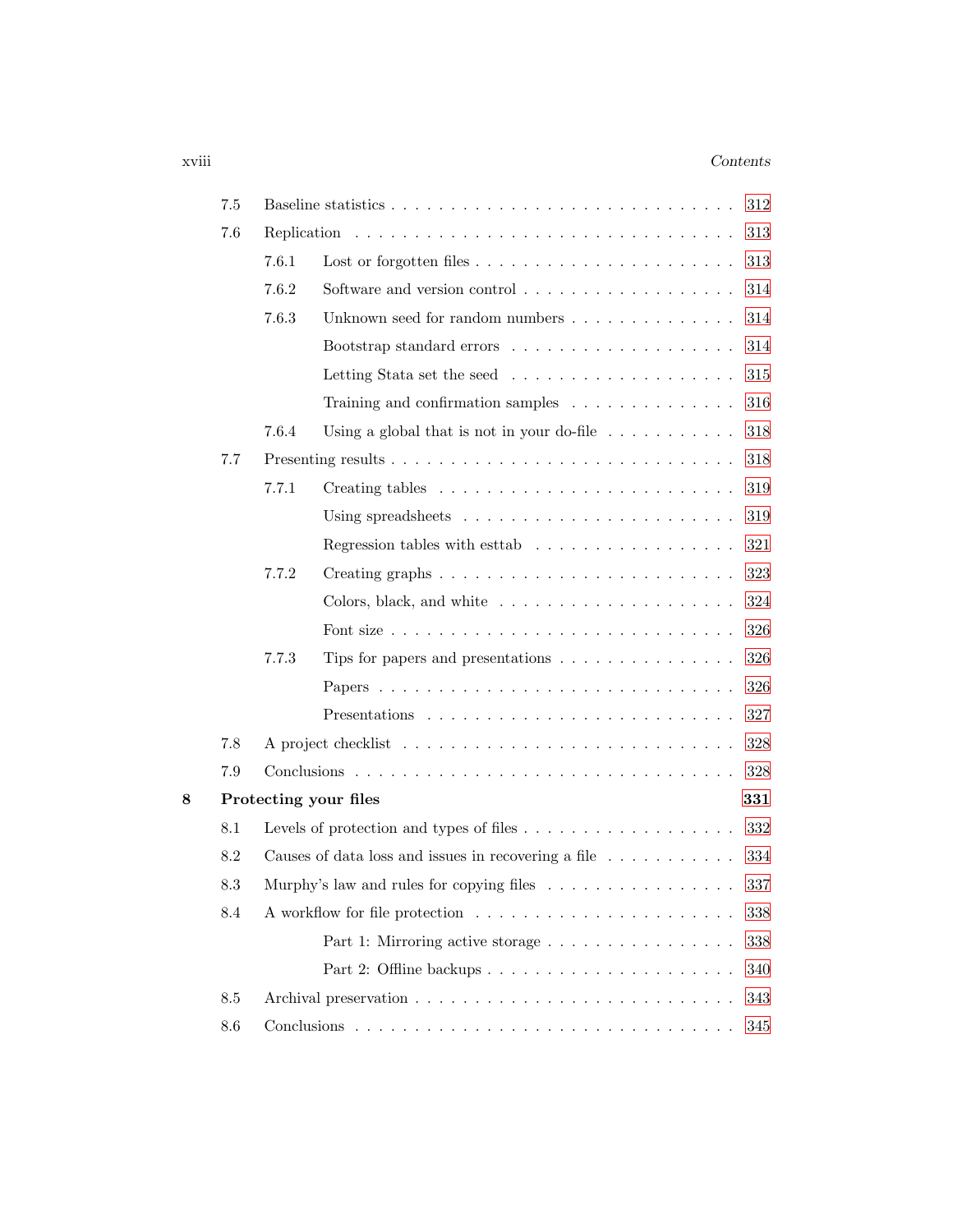| XIX |
|-----|
|     |

| Conclusions   |                 |                                                                                       |     |  |  |  |
|---------------|-----------------|---------------------------------------------------------------------------------------|-----|--|--|--|
|               | How Stata works |                                                                                       |     |  |  |  |
| A.1           |                 |                                                                                       | 349 |  |  |  |
|               |                 |                                                                                       | 350 |  |  |  |
|               |                 | The working directory $\dots \dots \dots \dots \dots \dots \dots \dots$               | 350 |  |  |  |
| A.2           |                 | Working on a network $\ldots \ldots \ldots \ldots \ldots \ldots \ldots \ldots \ldots$ | 351 |  |  |  |
| A.3           |                 |                                                                                       | 353 |  |  |  |
|               | A.3.1           |                                                                                       | 353 |  |  |  |
|               | A.3.2           | Commands to change preferences $\dots \dots \dots \dots \dots$                        | 353 |  |  |  |
|               |                 | Options that can be set permanently $\dots \dots \dots \dots$                         | 353 |  |  |  |
|               |                 | Options that need to be set each session $\ldots \ldots \ldots$                       | 355 |  |  |  |
|               | A.3.3           |                                                                                       | 355 |  |  |  |
|               |                 |                                                                                       | 356 |  |  |  |
| A.4           |                 |                                                                                       | 356 |  |  |  |
| References    |                 |                                                                                       |     |  |  |  |
| Author index  |                 |                                                                                       |     |  |  |  |
| Subject index |                 |                                                                                       |     |  |  |  |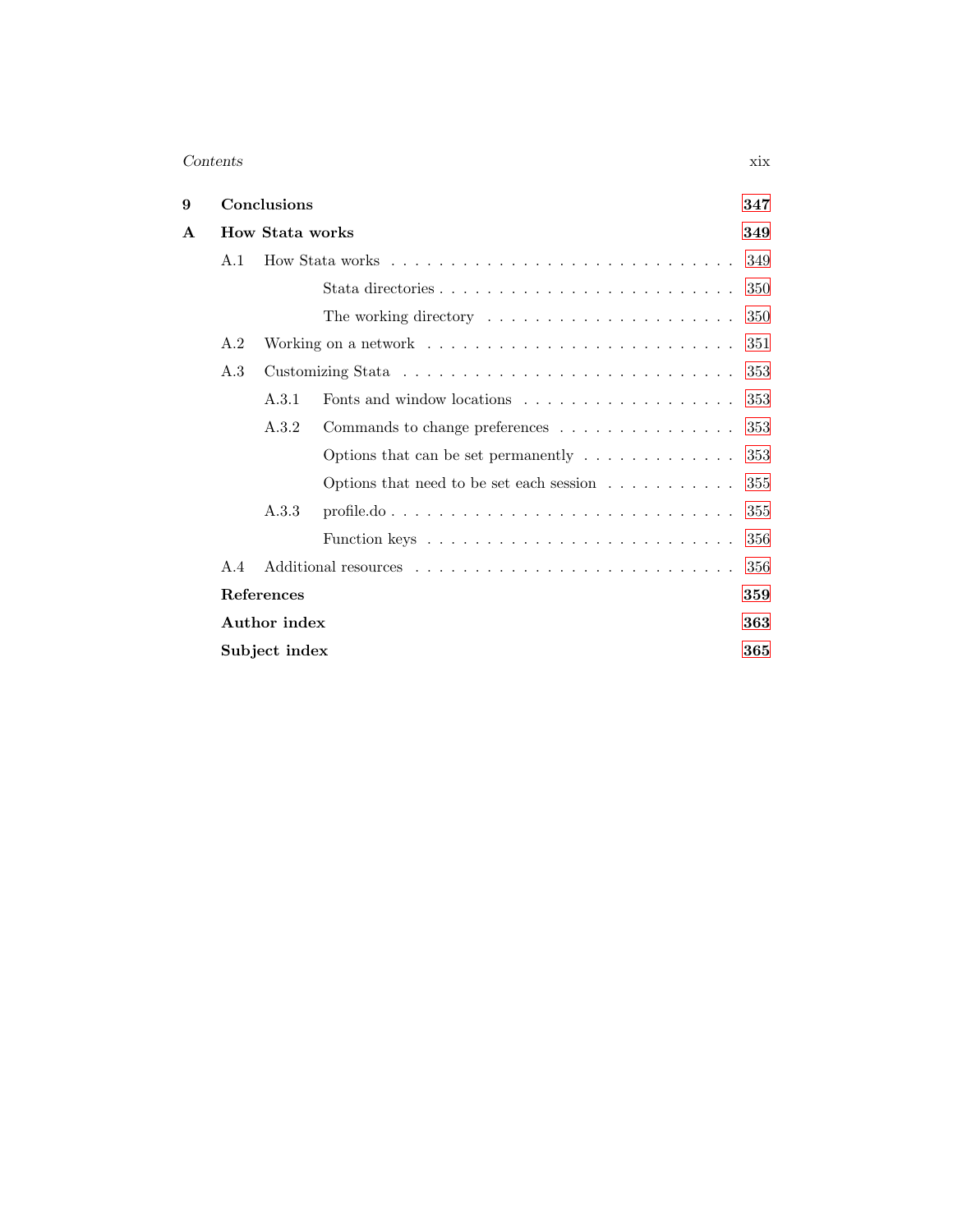(Pages omitted)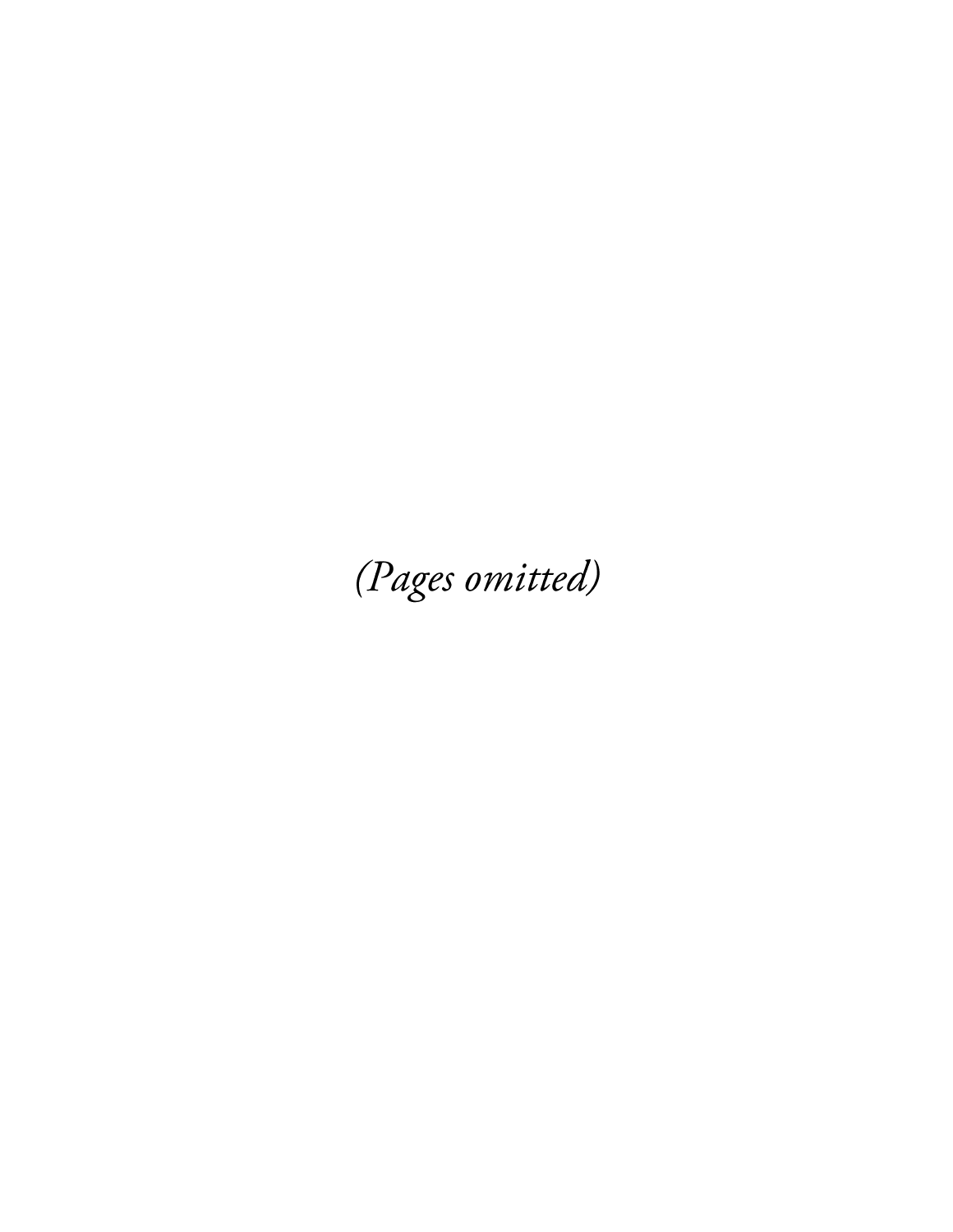## Preface

This book is about methods that allow you to work efficiently and accurately when you analyze data. Although it does not deal with specific statistical techniques, it discusses the steps that you go through with any type of data analysis. These steps include planning your work, documenting your activities, creating and verifying variables, generating and presenting statistical analyses, replicating findings, and archiving what you have done. These combined issues are what I refer to as the workflow of data analysis. A good workflow is essential for replication of your work, and replication is essential for good science.

My decision to write this book grew out of my teaching, researching, consulting, and collaborating. I increasingly saw that people were drowning in their data. With cheap computing and storage, it is easier to create files and variables than it is to keep track of them. As datasets have become more complicated, the process of managing data has become more challenging. When consulting, much of my time was spent on issues of data management and figuring out what had been done to generate a particular set of results. In collaborative projects, I found that problems with workflow were multiplied. Another motivation came from my work with Jeremy Freese on the package of Stata programs known as SPost (Long and Freese 2006). These programs were downloaded more than 20,000 times last year, and we were contacted by hundreds of users. Responding to these questions showed me how researchers from many disciplines organize their data analysis and the ways in which this organization can break down. When helping someone with what appeared to be a problem with an SPost command, I often discovered that the problem was related to some aspect of the user's workflow. When people asked if there was something they could read about this, I had nothing to suggest.

A final impetus for writing the book came from Bruce Fraser's Real World Camera Raw with Adobe Photoshop CS2 (2005). A much touted advantage of digital photography is that you can take a lot of pictures. The catch is keeping track of thousands of pictures. Imaging experts have been aware of this issue for a long time and refer to it as workflow—keeping track of your work as it flows through the many stages to the final product. As the amount of time I spent looking for a particular picture became greater than the time I spent taking pictures, it was clear that I needed to take Fraser's advice and develop a workflow for digital imaging. Fraser's book got me thinking about data analysis in terms of the concept of a workflow.

After years of gestation, the book took two years to write. When I started, I thought my workflow was very good and that it was simply a matter of recording what I did. As writing proceeded, I discovered gaps, inefficiencies, and inconsistencies in what I did.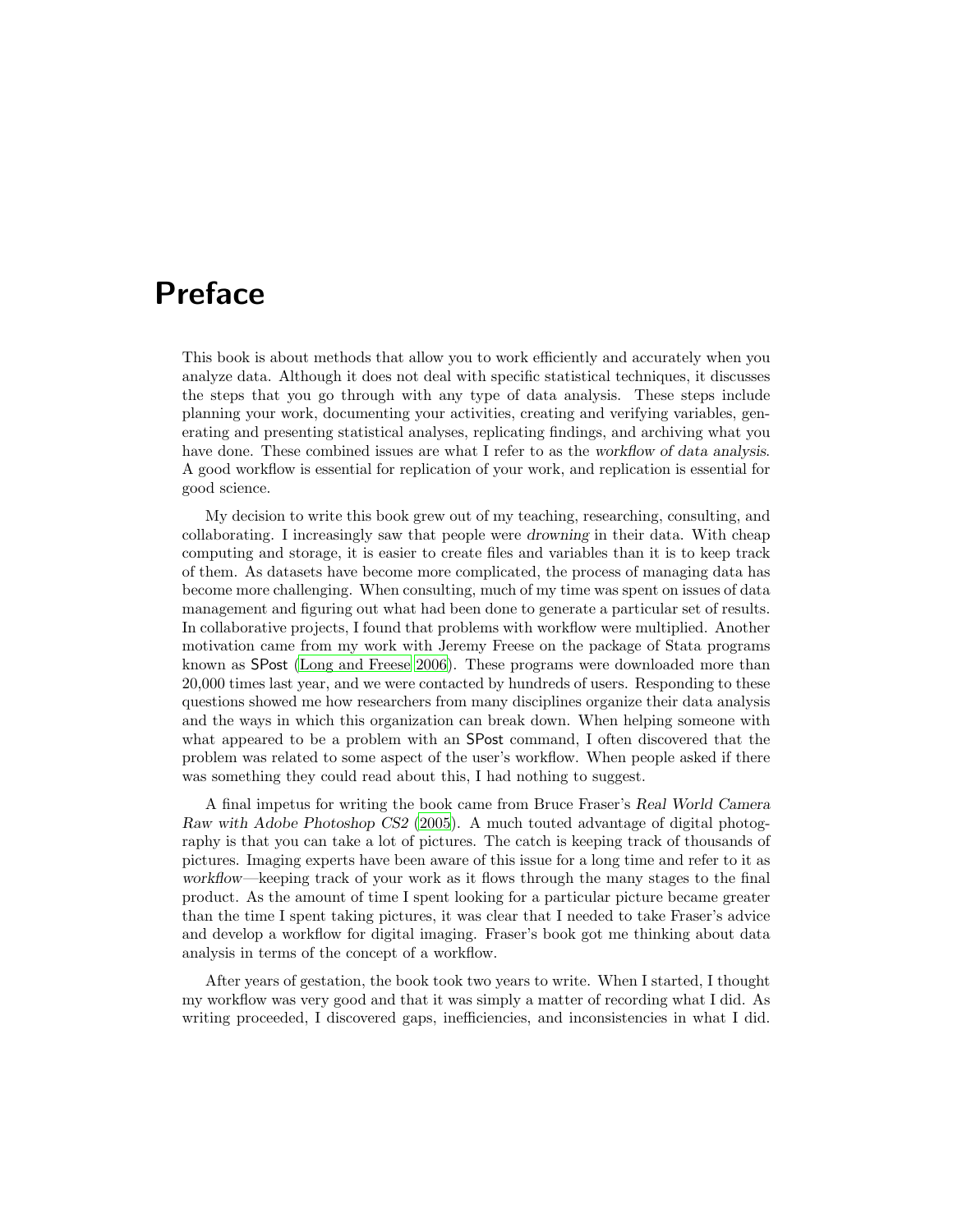Sometimes these involved procedures that I knew were awkward, but where I never took the time to find a better approach. Some problems were due to oversights where I had not realized the consequences of the things I did or failed to do. In other instances, I found that I used multiple approaches for the same task, never choosing one as the best practice. Writing this book forced me to be more consistent and efficient. The advantages of my improved workflow became clear when revising two papers that were accepted for publication. The analyses for one paper were completed before I started the workflow project, whereas the analyses for the other were completed after much of the book had been drafted. I was pleased by how much easier it was to revise the analyses in the paper that used the procedures from the book. Part of the improvement was due to having better ways of doing things. Equally important was that I had a consistent and documented way of doing things.

I have no illusions that the methods I recommend are the best or only way of doing things. Indeed, I look forward to hearing from readers who have suggestions for a better workflow. Your suggestions will be added to the book's web site. However, the methods I present work well and avoid many pitfalls. An important aspect of an efficient workflow is to find one way of doing things and sticking with it. Uniform procedures allow you to work faster when you initially do the work, and they help you to understand your earlier work if you need to return to it at a later time. Uniformity also makes working in research teams easier because collaborators can more easily follow what others have done. There is a lot to be said in favor of having established procedures that are documented and working with others who use the same procedures. I hope you find that this book provides such procedures.

Although this book should be useful for anyone who analyzes data, it is written within several constraints. First, Stata is the primary computing language because I find Stata to be the best, general-purpose software for data management and statistical analysis. Although nearly everything I do with Stata can be done in other software, I do not include examples from other packages. Second, most examples use data from the social sciences, because that is the field in which I work. The principles I discuss, however, apply broadly to other fields. Finally, I work primarily in Windows. This is not because I think Windows is a better operating system than Mac or Linux, but because Windows is the primary operating system where I work. Just about everything I suggest works equally well in other operating systems, and I have tried to note when there are differences.

I want to thank the many people who commented on drafts or answered questions about some aspect of workflow. I particularly thank Tait Runfeldt Medina, Curtis Child, Nadine Reibling, and Shawna L. Rohrman whose detailed comments greatly improved the book. I also thank Alan Acock, Myron Gutmann, Patricia McManus, Jack Thomas, Leah VanWey, Rich Watson, Terry White, and Rich Williams for talking with me about workflow. Many people at StataCorp helped in many ways. I particularly want to thank Lisa Gilmore for producing the book, Jennifer Neve for editing, and Annette Fett for designing the cover. David M. Drukker at StataCorp answered many of my questions. His feedback made it a better book and his friendship made it more fun to write.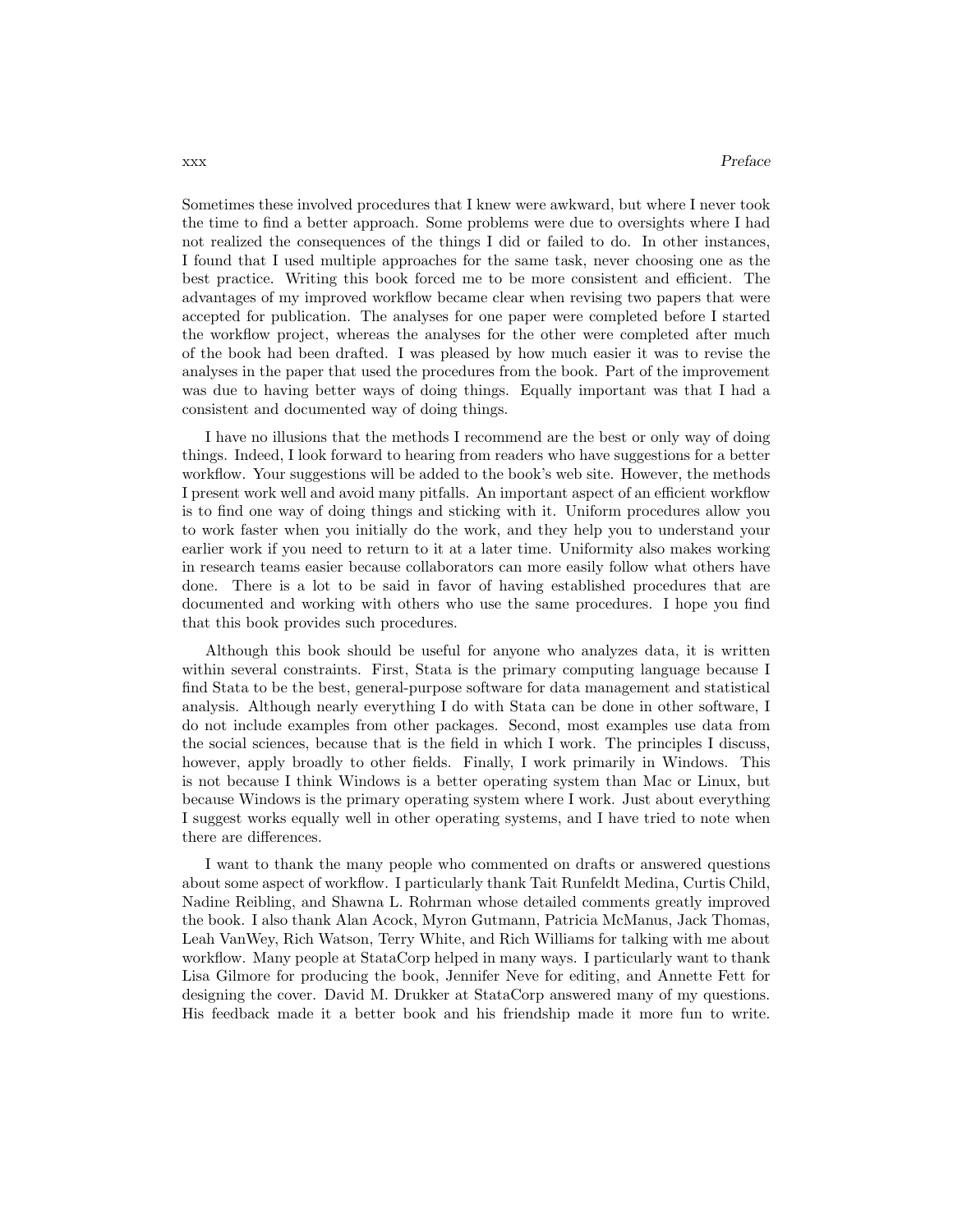#### Preface xxxi

Some of the material in this book grew out of research funded by NIH Grant Number R01TW006374 from the Fogarty International Center, the National Institute of Mental Health, and the Office of Behavioral and Social Science Research to Indiana University– Bloomington. Other work was supported by an anonymous foundation and The Bayer Group. I gratefully acknowledge support provided by the College of Arts and Sciences at Indiana University.

Without the unintended encouragement from my dear friend Fred, I would not have started the book. Without the support of my dear wife Valerie, I would not have completed it. Long overdue, this book is dedicated to her.

Bloomington, Indiana Scott Long October 2008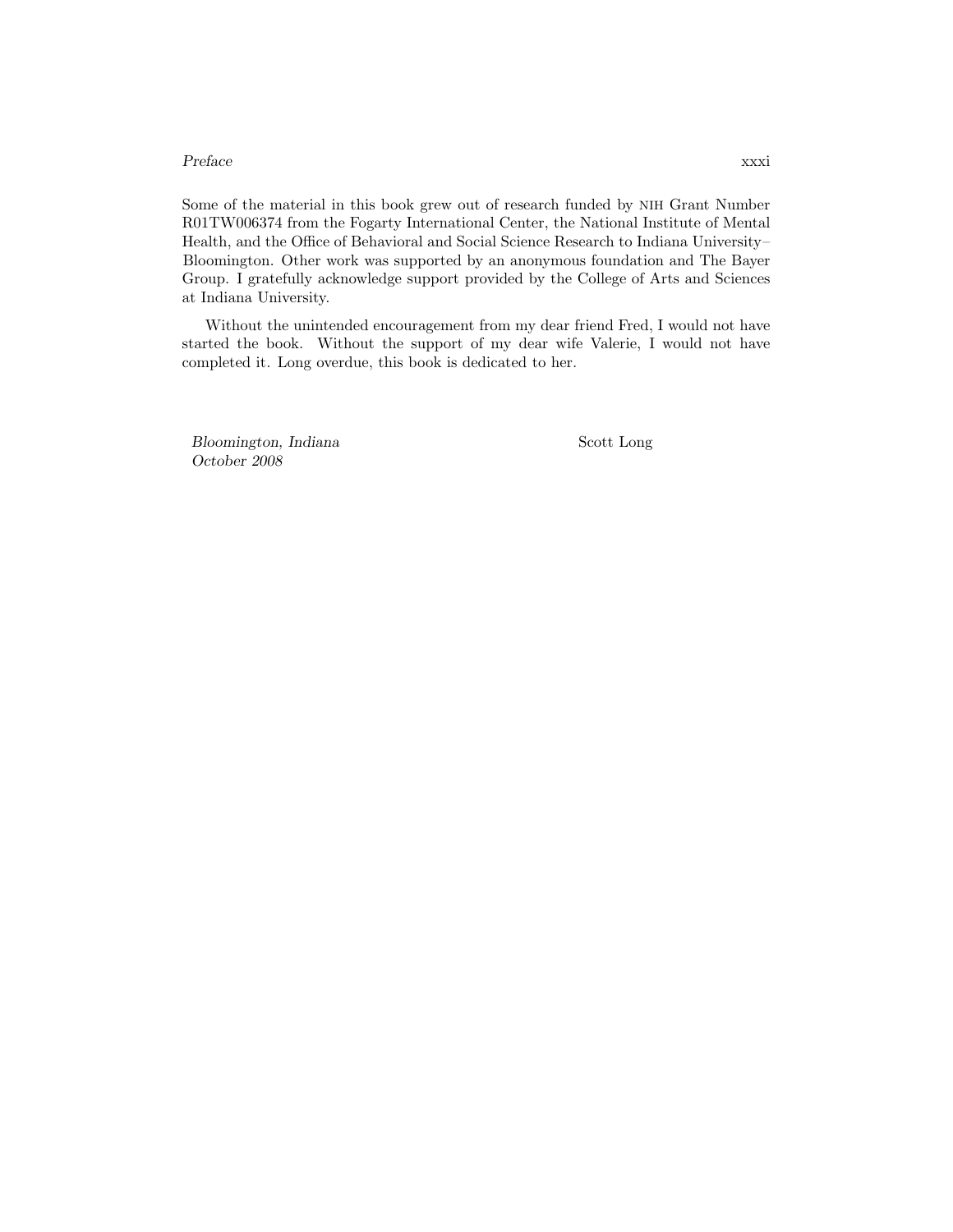(Pages omitted)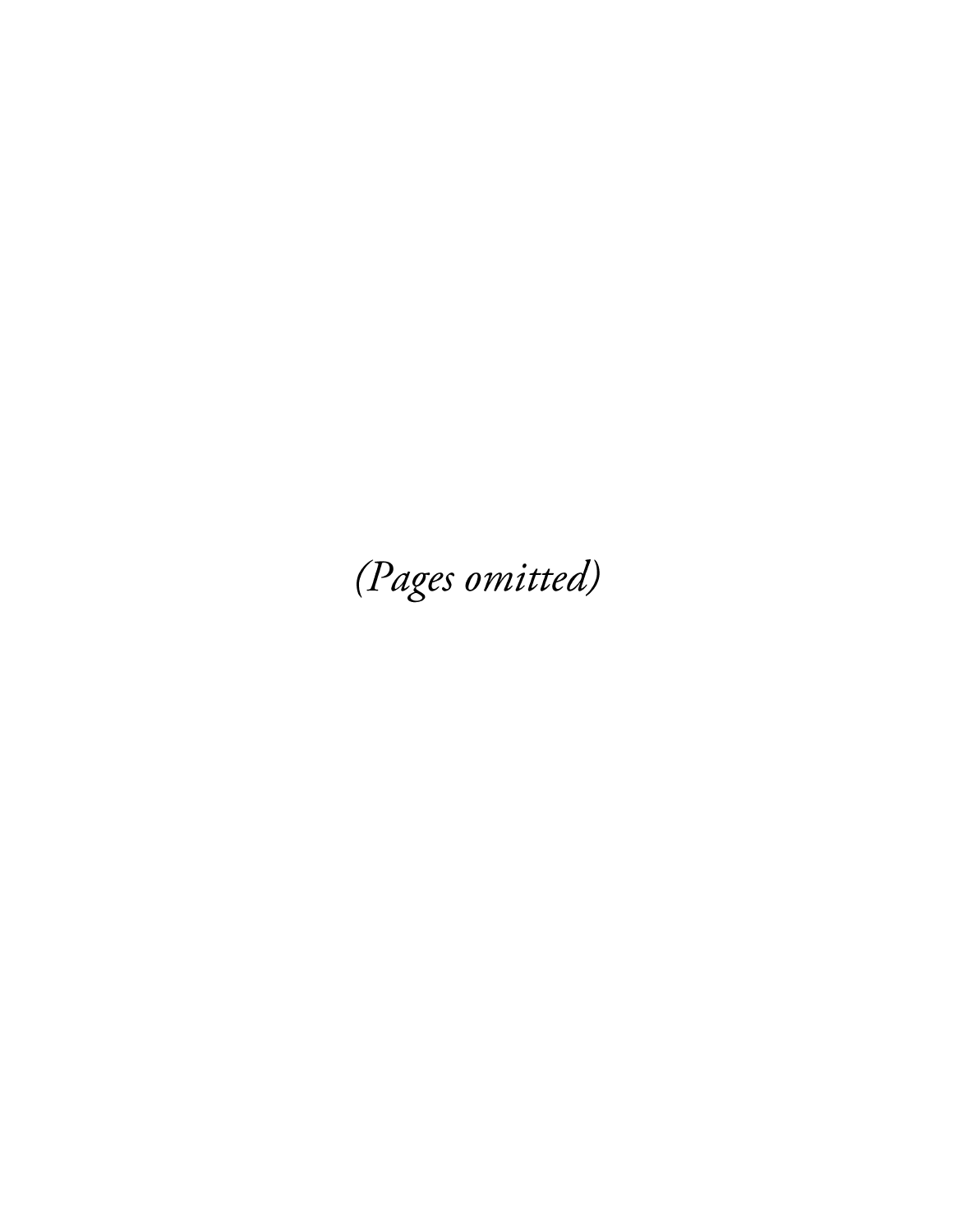## 3 Writing and debugging do-files

Before discussing how to use Stata for specific tasks in your workflow, I want to talk about using Stata itself. Part of an effective workflow is taking advantage of the powerful features of your software. Although you can learn the basics of Stata in an hour, to work efficiently you need to understand some of its more advanced features. I am not talking about specific commands for transforming data or fitting a model, but rather about the interface of the program, the principles for writing do-files, and how to automate your work. The time you spend learning these tools will quickly be recovered as you apply these tools to your substantive work. Moreover, each of these tools contributes to the accuracy, efficiency, and replicability of your work. This chapter discusses writing and debugging do-files. Chapter 4 introduces powerful tools for automating your work. The tools and techniques from chapters 3 and 4 are used and expanded upon in chapters 5–7 where different parts of the workflow of data analysis are discussed.

I begin the chapter reviewing three ways to execute commands: submit them from the Command window, construct them with dialog boxes, or include them in do-files. Each approach has its advantages, but I argue that the most effective way to work is with do-files. Because the examples in the rest of the book depend on do-files, I discuss in section 3.2 how to write more effective do-files that are easier to understand and that will continue to work on different computers, in later versions of Stata, and after you change the directories on your computer. Although these guidelines can prevent many errors, sometimes your do-files will not work. Section 3.3 describes how to debug do-files, and section 3.4 describes how to get help when the do-files still do not work.

I assume that you have used Stata before, although I do not assume that you are an expert. If you have not used Stata, I encourage you to read [GS] Getting Started with Stata and those sections of the [U] User's Guide that seem most useful. Appendix A discusses how the Stata program works, which directories it uses, how to use Stata on a network, and ways to customize Stata. Even experienced users may find some useful information there.

## 3.1 Three ways to execute commands

There are three ways to execute commands in Stata. You can submit commands interactively from the command line. This is ideal for trying new things and exploring your data. You can use dialog boxes to construct and submit commands, which is particularly useful for finding the options you need when exploring new commands. You can also run do-files, which are text files that contain Stata commands. Each method has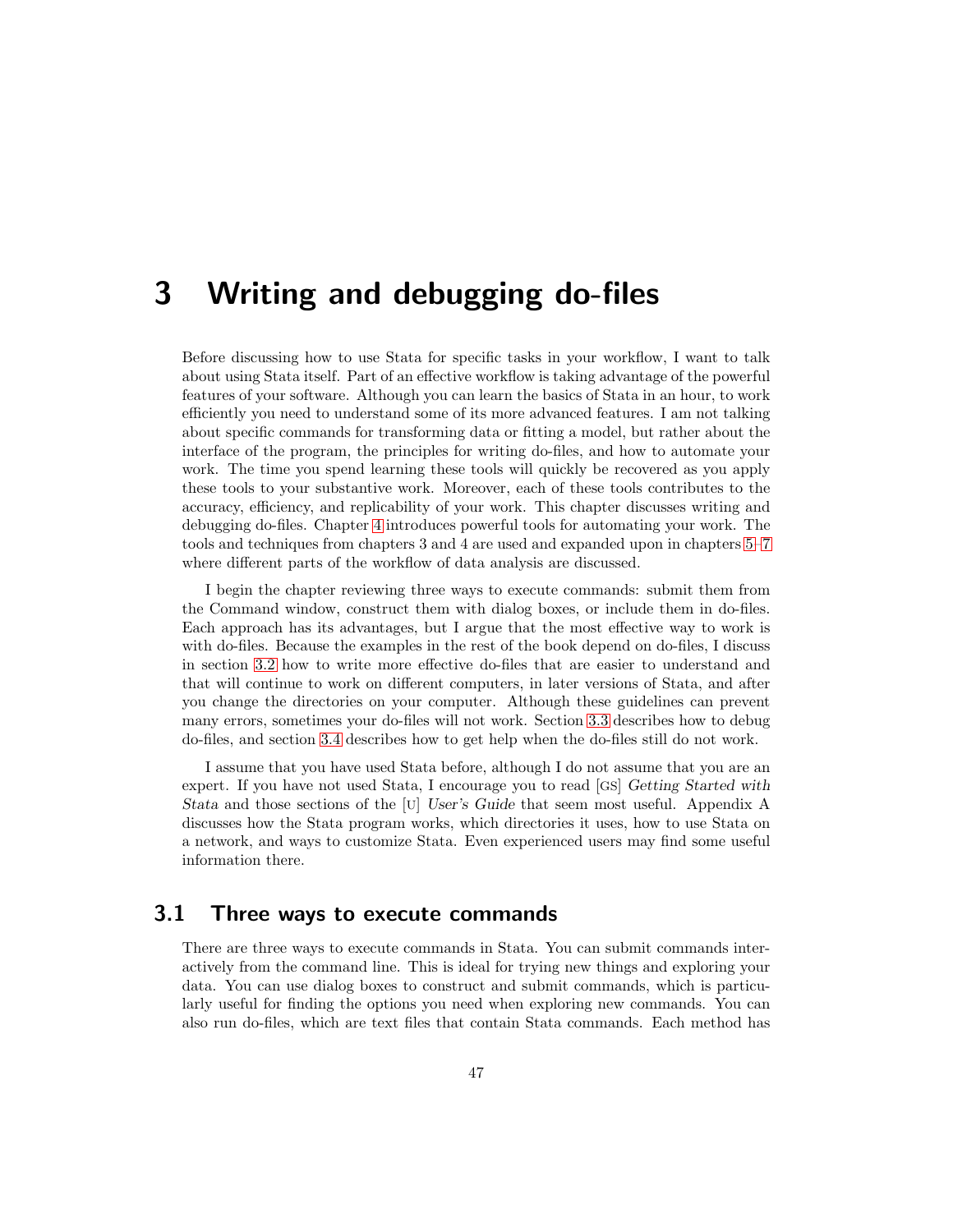advantages, but I will argue that serious work requires do-files. Indeed, I only use the other methods to help me write do-files.

## 3.1.1 The Command window

You can type one command at a time in the Command window. Type the command and press Enter. When experimenting with how a command works or checking some aspect of my data, I often use this method. I try a command, press Page Up to redisplay the command in the Command window, revise it, press Enter to run it again, and so on. The disadvantage of working interactively is that you cannot easily rerun your commands at a later time.

Stata has a number of features that are very useful when working from the Command window.

#### Review window

The commands you submit from the Command window are echoed to the Review window. When you click on a command in the Review window, it is pasted into the Command window where you can revise it and then submit it by pressing Enter. If you double-click on a command in the Review window, it is sent to the Command window and automatically executed.

#### Page up and page down

The Page Up and Page Down keys let you scroll through the commands in the Review window. Pressing Page Up multiple times moves through multiple prior commands. Page Down moves you forward to more recent commands. When a command appears in the Command window, you can edit it and then rerun it by pressing Enter.

### Copy and paste

You can highlight and copy text from the Command window or the Results window. This information can be pasted into other applications, such as your text editor. This allows you to debug a command interactively, then copy the corrected commands to your do-file.

#### Variables window

The Variables window lists the variables in the current dataset. If you click on a variable name in this window, the name is pasted into the Command window. This is often the fastest way to construct a list of variable names. You can then copy the list of names and paste it into your do-file.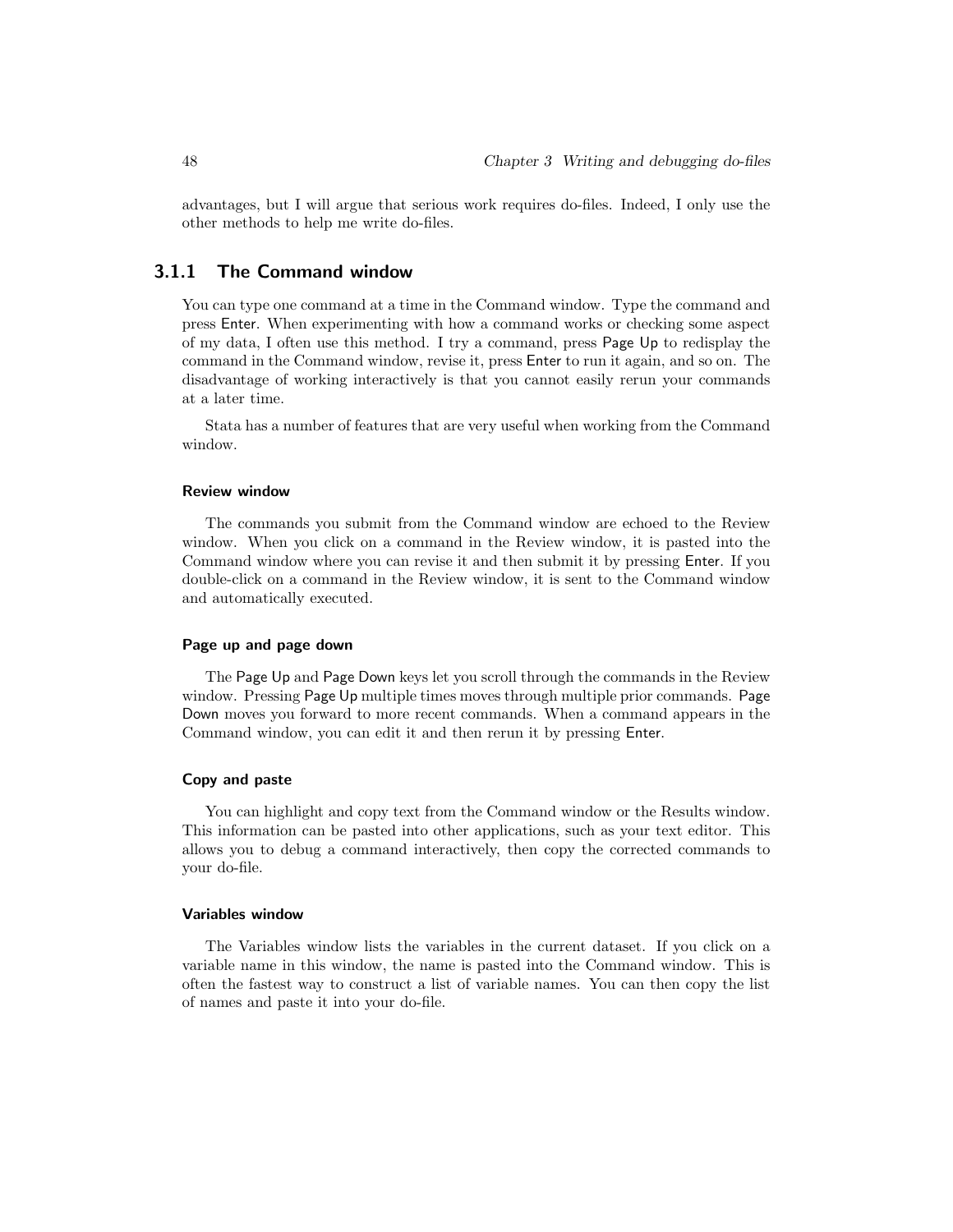#### Logging with log and cmdlog

If you want to reproduce the results you obtain interactively, you should save your session to a log file with the log using command. You can then edit the log file to create a do-file to rerun the commands. Suppose that you start an interactive session with the command

log using datacheck, replace text

After you are done with your session, you close the log file with log close to create the file datacheck.log. To create a do-file that will produce the same results, you can copy the log file to datacheck.do, remove the .'s in front of each command, and delete the output. This is tedious but sometimes quite useful. An alternative is to use cmdlog to save your interactive commands. For example, cmdlog using datacheck.do, replace saves all commands from the Command window (but no output) to a file named datacheck.do, which you can use to create your do-file. You close a cmdlog with the cmdlog close command.

## 3.1.2 Dialog boxes

You can use dialog boxes to construct commands using point-and-click. You open a dialog box from the menus in Stata by selecting the task you want to complete. For example, to construct a scatterplot matrix, you select **Graphics**  $(Alt+G) >$  **Scatterplot** matrix (s, Enter). Next you select options using your mouse. After you have selected your options, click on the Submit button to run the command. The command you submit is echoed to the Results window so that you can see how to type the command from the Command window or with a do-file. If you press Page Up, the command generated by the dialog box is brought into the Command window where you can edit it, copy it, or rerun it.

Although dialog boxes are easy to learn, they are slow to use. However, dialog boxes are very efficient when you are looking for an option used by a complex command. I use them frequently when creating graphs. I select the options I need, run the command by clicking on the Submit button, and then copy the command from the Results window to my do-file.

## 3.1.3 Do-files

Over 99% of the work I do in Stata uses do-files. Do-files are simply text files that contain your commands. Here is a simple do-file named wf3-intro.do.

```
log using wf3-intro, replace text
use wf-lfp, clear
summarize lfp age
log close
```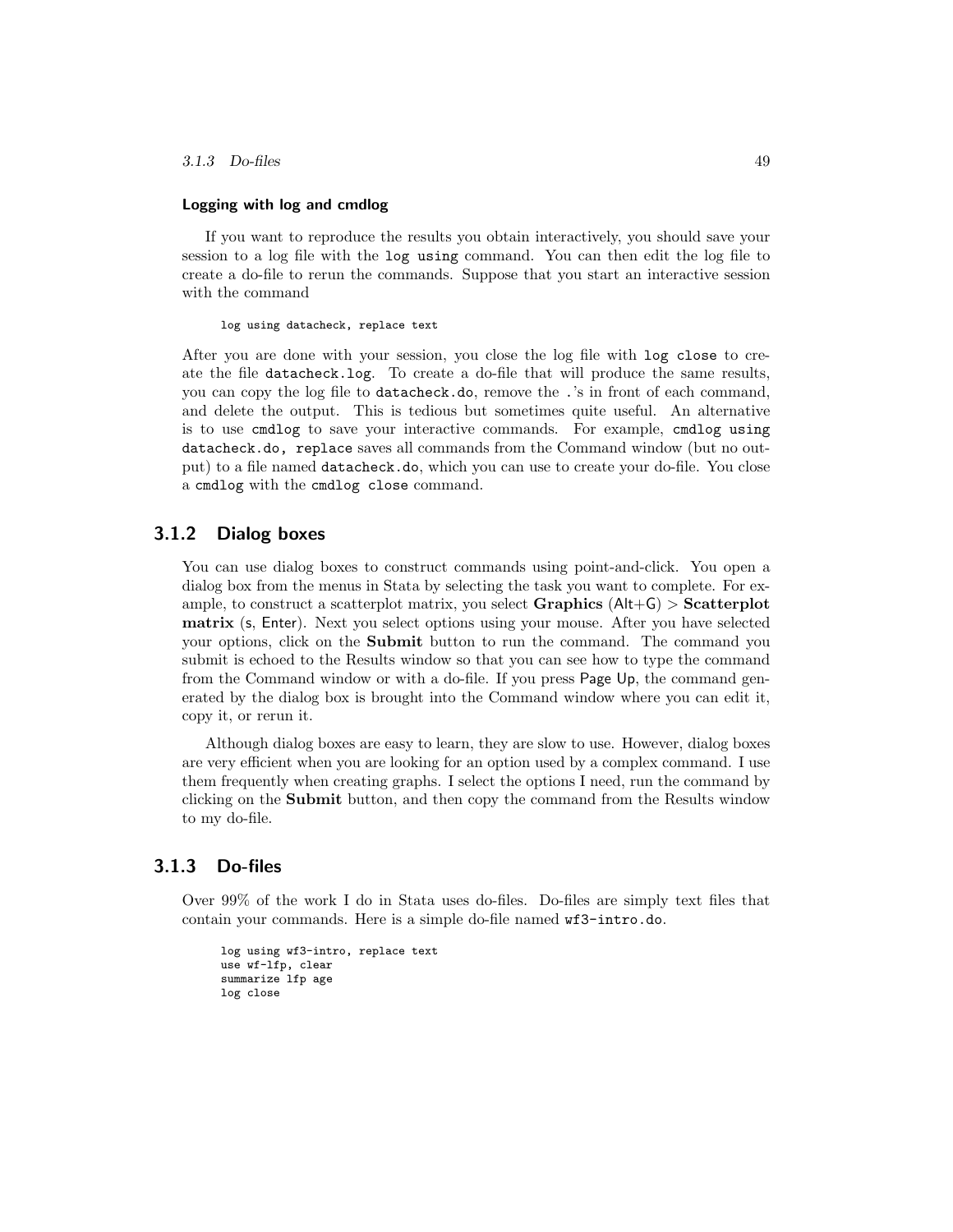This program loads data on labor-force participation and computes summary statistics for two variables. If you have installed the Workflow package in your working directory, you can run this do-file by typing the command do wf3-intro.do.<sup>1</sup> The extension .do is optional, so you could simply type do wf3-intro. After submitting the file, I obtain these results:

| log type: text                                                                                                | log: e:\workflow\work\wf3-intro.log<br>opened on: 3 Apr 2008, 05:27:01 |          |                                                              |          |     |  |
|---------------------------------------------------------------------------------------------------------------|------------------------------------------------------------------------|----------|--------------------------------------------------------------|----------|-----|--|
| . use wf-lfp, clear                                                                                           |                                                                        |          | (Workflow data on labor force participation \ $2008-04-02$ ) |          |     |  |
| . summarize lfp age                                                                                           |                                                                        |          |                                                              |          |     |  |
| Variable                                                                                                      | Obs                                                                    | Mean     | Std. Dev.                                                    | Min      | Max |  |
| lfp                                                                                                           | 753                                                                    | .5683931 | .4956295                                                     | $\Omega$ |     |  |
| age                                                                                                           | 753                                                                    | 42.53785 | 8.072574                                                     | 30       | 60  |  |
| . log close<br>e:\workflow\work\wf3-intro.log<br>log:<br>log type:<br>text<br>closed on: 3 Apr 2008, 05:27:01 |                                                                        |          |                                                              |          |     |  |

That is how simple it is to run a do-file. If you have avoided them in the past, this is a good time to take an hour and learn how they work. That hour will save you many hours later.

I use do-files for two major reasons. First, with do-files you have a record of the commands you ran, so you can rerun them in the future to replicate your results or to modify the program. Recall the research log on page 41 that documented a problem with how a variable was created. If I had not been using do-files, I would have needed to reconstruct weeks of work rather than changing a few lines of code and rerunning the do-files in sequence. Second, with do-files, you can use the powerful features of your text editor, including copying, pasting, global changes, and much more (see the Workflow web site for information on text editors). The editor built into Stata can be opened several ways: run the command doedit, select the Do-file Editor from the Window menu of Stata, or click on the Do-file Editor icon. For details on the Stata Do-file Editor, type help doedit, or see [R] doedit.

## 3.2 Writing effective do-files

The rest of the book assumes that you are using do-files to run commands, with the exceptions of occasionally testing commands from the Command window or using dialog boxes to track down options. In this section, I consider how to write do-files that are robust and legible. Here is what I mean by these terms:

<sup>1.</sup> Appendix A explains the idea of a working directory. The Preface has information on installing the Workflow package.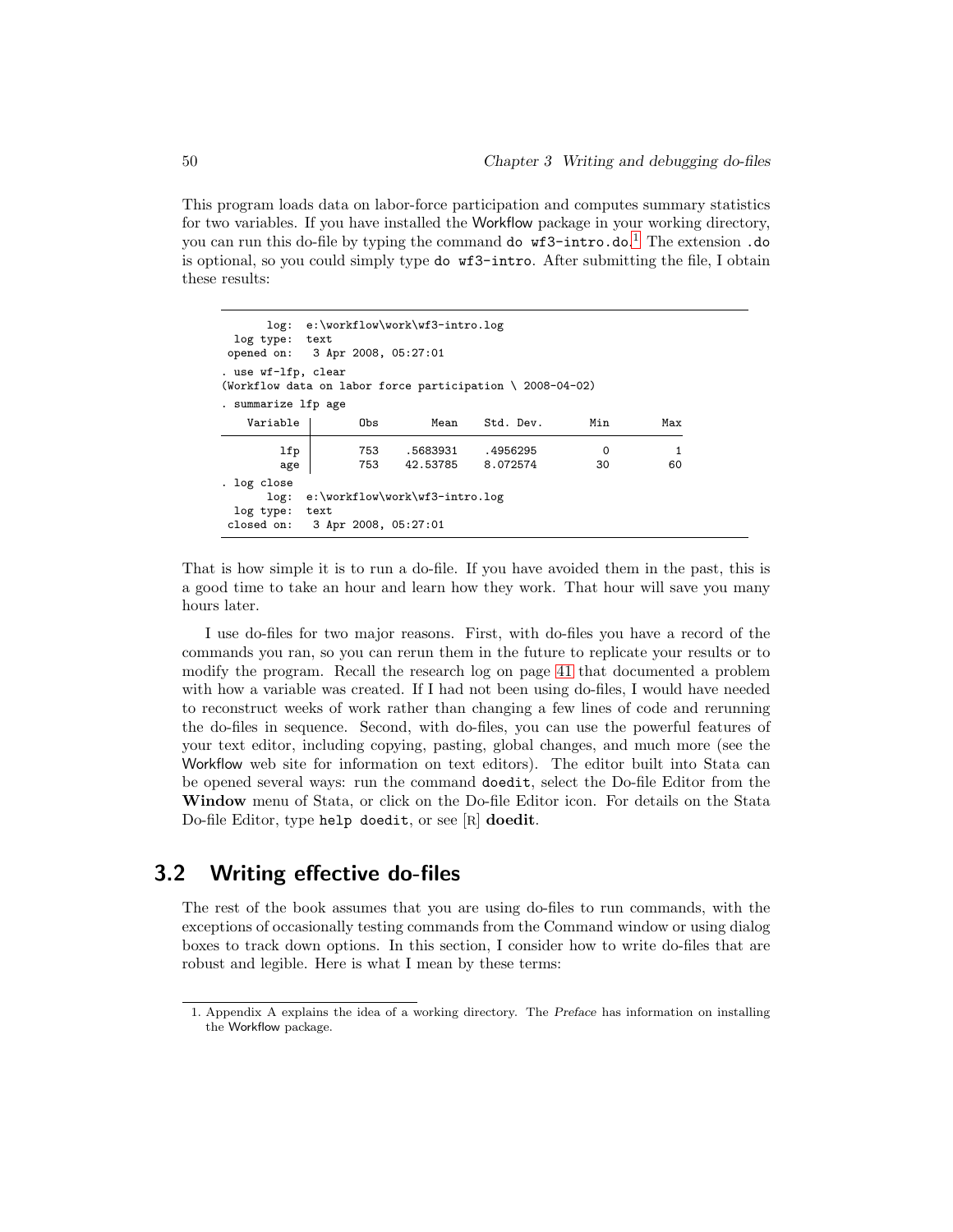#### 3.2.1 Making do-files robust 51

Robust do-files produce exactly the same result when run at a later time or on another computer.

Legible do-files are documented and formatted so that it is easy to understand what is being done.

Both criteria are important because they make it possible to replicate and correctly interpret your results. As a bonus, robust and legible do-files are easier to write and debug. To illustrate these characteristics of do-files, I use examples that contain basic Stata commands. Although you might encounter a command that you have not seen before, you should still be able to understand the general points I am making even if you do not follow the specific details.

## 3.2.1 Making do-files robust

A do-file is robust if it produces exactly the same result when it is rerun on your computer or run on a different computer. The key to writing robust do-files is to make sure that results do not depend on something left in memory (e.g., from another do-file or a command submitted from the Command window) or how your computer is set up (e.g., the directory structure you use). To operationalize this standard, imagine that after running a do-file you copy this file and all datasets used to a USB drive, insert the USB drive in another computer, and run the do-file again without any changes. If you cannot do this and get the same results, replication will be difficult or impossible. Here are my suggestions for making your do-files robust.

#### Make do-files self-contained

Your do-file should not rely on something left in memory by a prior do-file or commands run from the Command window. A do-file should not use a dataset unless it loads the dataset itself. It should not compute a test of coefficients unless it estimates those coefficients. And so on. To understand why this is important, consider a simple example. Suppose that wf3-step1.do creates new variables and wf3-step2.do fits a model. The first program loads a dataset and creates two variables indicating whether a family has young children and whether a family has older children:

```
log using wf3-step1, replace text
use wf-lfp, clear
generate hask5 = (k5>0) & (k5<.)label var hask5 "Has children less than 5 yrs old?"
generate hask618 = (k618>0) & (k618<.)
label var hask618 "Has children between 6 and 18 yrs old?"
log close
```
The program wf3-step2.do estimates the logit of lfp on seven variables, including the two created by wf3-step1.do:

```
log using wf3-step2, replace
logit lfp hask5 hask618 age wc hc lwg inc, nolog
log close
```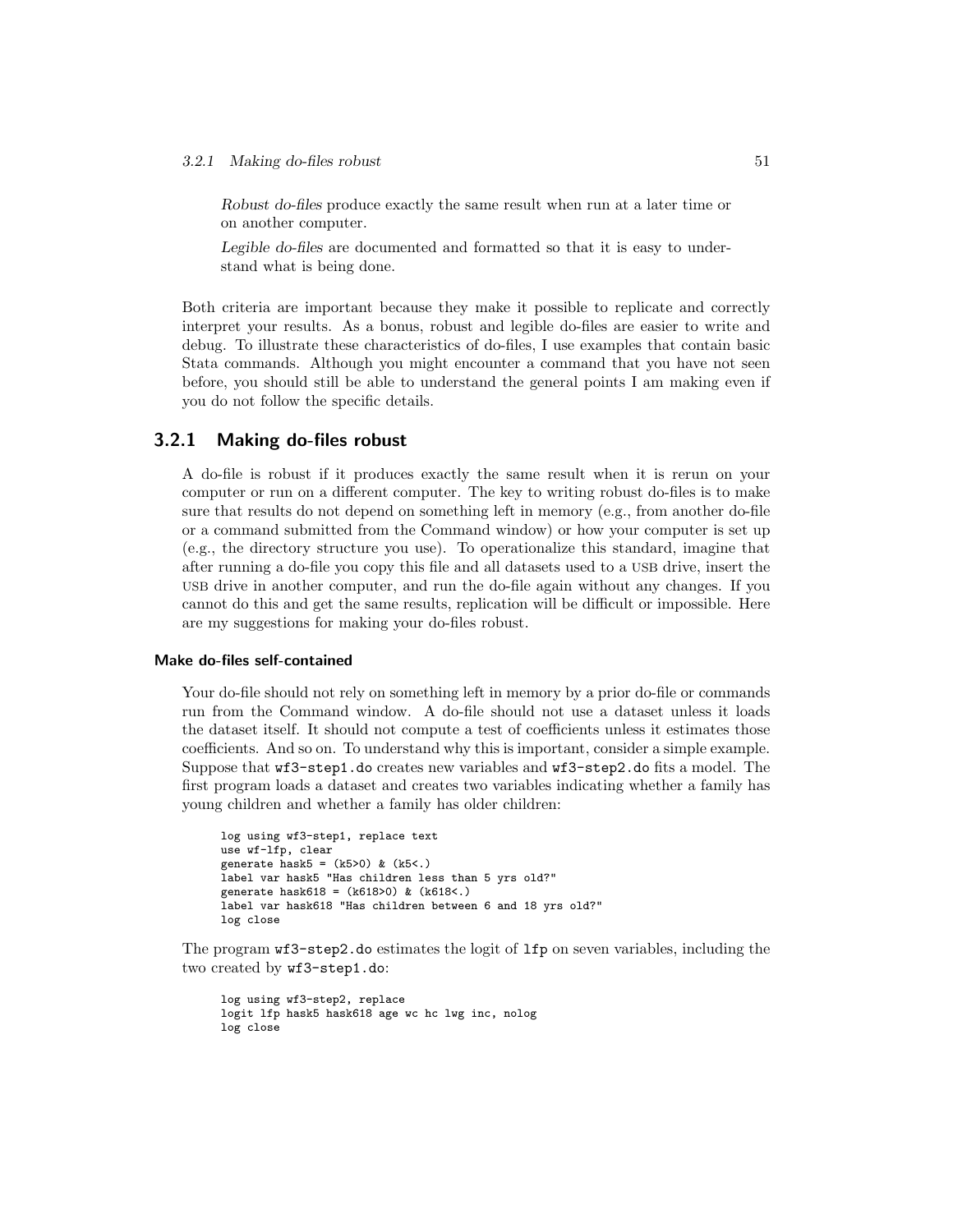If these programs are run one after the other, with no commands run in between, everything works fine. What if the programs are not run in sequence? For example, suppose that I run wf3-step1.do and then run other do-files or commands from the Command window. Or I might later decide that the model should not include age, so I modify wf3-step2.do and run it again without running wf3-step1.do first. Regardless of the reason, if I run the second do-file without running wf3-step1.do first, I get the following error:

```
. logit lfp hask5 hask618 age wc hc lwg inc, nolog
no variables defined
r(111):
```
The error occurs because the dataset is no longer in memory. I might change the program so that the original dataset is loaded

```
log using wf3-step2, replace
use wf-lfp, clear
logit lfp hask5 hask618 age wc hc lwg inc, nolog
log close
```
Now the error is

```
. logit lfp hask5 hask618 age wc hc lwg inc, nolog
variable hask5 not found
r(111);
```
This error occurs because hask5 is not in the original dataset but was created by wf3-step1.do.

To avoid this type of problem, I can modify the two programs to make them selfcontained. I change the first program so that it saves a dataset with the new variables (file: wf3-step1-v2.do):

```
log using wf3-step1-v2, replace
use wf-lfp, clear
generate hask5 = (k5>0) & (k5<.)
label var hask5 "Has children less than 5 yrs old?"
generate hask618 = (k618>0) & (k618<.)
label var hask618 "Has children between 6 and 18 yrs old?"
save wf-lfp-v2, replace
log close
```
I change the second program so that it loads the dataset created by the first program (file: wf3-step2-v2.do):

```
log using wf3-step2-v2, replace
use wf-lfp-v2, clear
logit lfp hask5 hask618 age wc hc lwg inc, nolog
log close
```
The do-file wf3-step2-v2.do still requires running wf3-step1-v2.do to create the new dataset, but it does not require running wf3-step2-v2.do immediately after wf3-step1-v2.do or even that it be run in the same Stata session.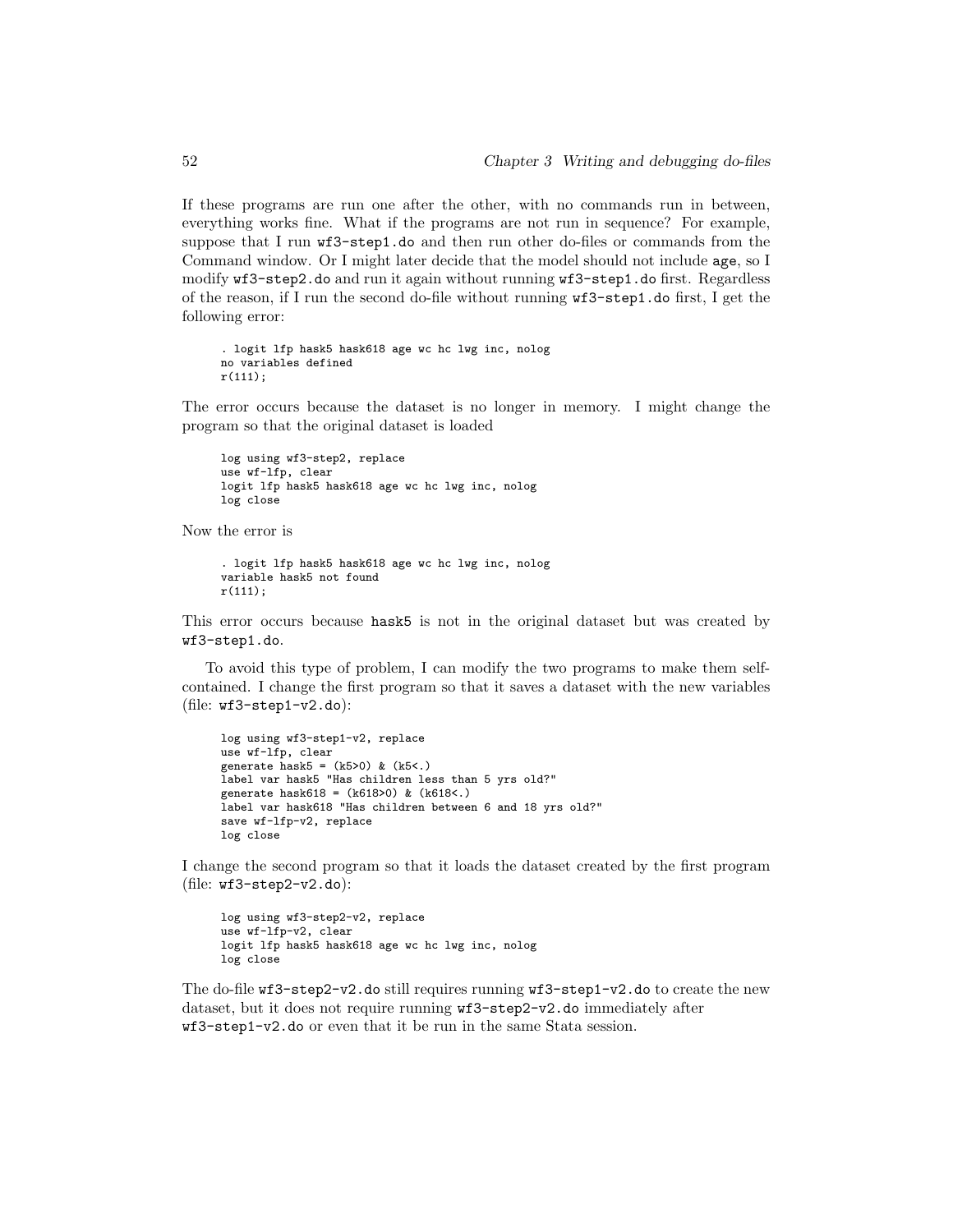#### 3.2.1 Making do-files robust 53

There are a few exceptions of do-files that need to be run in sequence. For example, if I am doing postestimation analysis of coefficients from a model that takes a long time to fit (e.g., asmprobit), I do not want to refit the model repeatedly while I debug the postestimation commands. I would use one do-file to fit the model and a second do-file for postestimation analysis. The second do-file only works if the prior do-file was run. To ensure that I remember that the programs need to be run in tandem, I add a comment to the second do-file:

// Note: This do-file assumes that program1.do was run first.

After debugging the second program, I would combine the two do-files to create one do-file that is self-contained.<sup>2</sup>

## Use version control

If you run a do-file at a later time, perhaps to verify a result or to modify some part of the program, you could be using a newer version of Stata. If you share a do-file with a colleague, she might be using a different version of Stata. Sometimes new versions of Stata change the way in which a statistic is computed, perhaps reflecting advances in computational methods. When this occurs, the same commands can produce different results in different versions of Stata. Newer versions of Stata might change the name of a command (e.g., clear in Stata 9 was changed to clear all in Stata 10). The solution is to include a version command in your do-file. For example, if your do-file includes the command version 6 and you run the do-file in Stata 10, you will get exactly the same answer that you would obtain in Stata 6. This is true even if Stata 10 computes the particular statistic differently (e.g., the computations in some xt commands changed between Stata 6 and Stata 10). On the other hand, if your do-file includes the command version 10 and you try to run the program in Stata 8.2, you get an error:

```
. version 10
this is version 8.2 of Stata; it cannot run version 10.0 programs
     You can purchase the latest version of Stata by visiting
     http://www.stata.com.
r(9);
```
You could rerun the program after changing the version 10 command to version 8.2. There is no guarantee that programs written for newer versions of Stata will work in older versions.

#### Exclude directory information

I almost never specify a directory location in commands that read or write files. This lets my do-files run even if the directory structure of the computer I am using changes. For example, suppose that my do-file loads data with the command

<sup>2.</sup> With Stata 10, I might use the new estimates save command to save the estimates in the first do-file and then load them at the start of the second do-file that does postestimation analysis. This would allow each program to be self-contained, even when debugging the second program. For details, see [R] estimates save.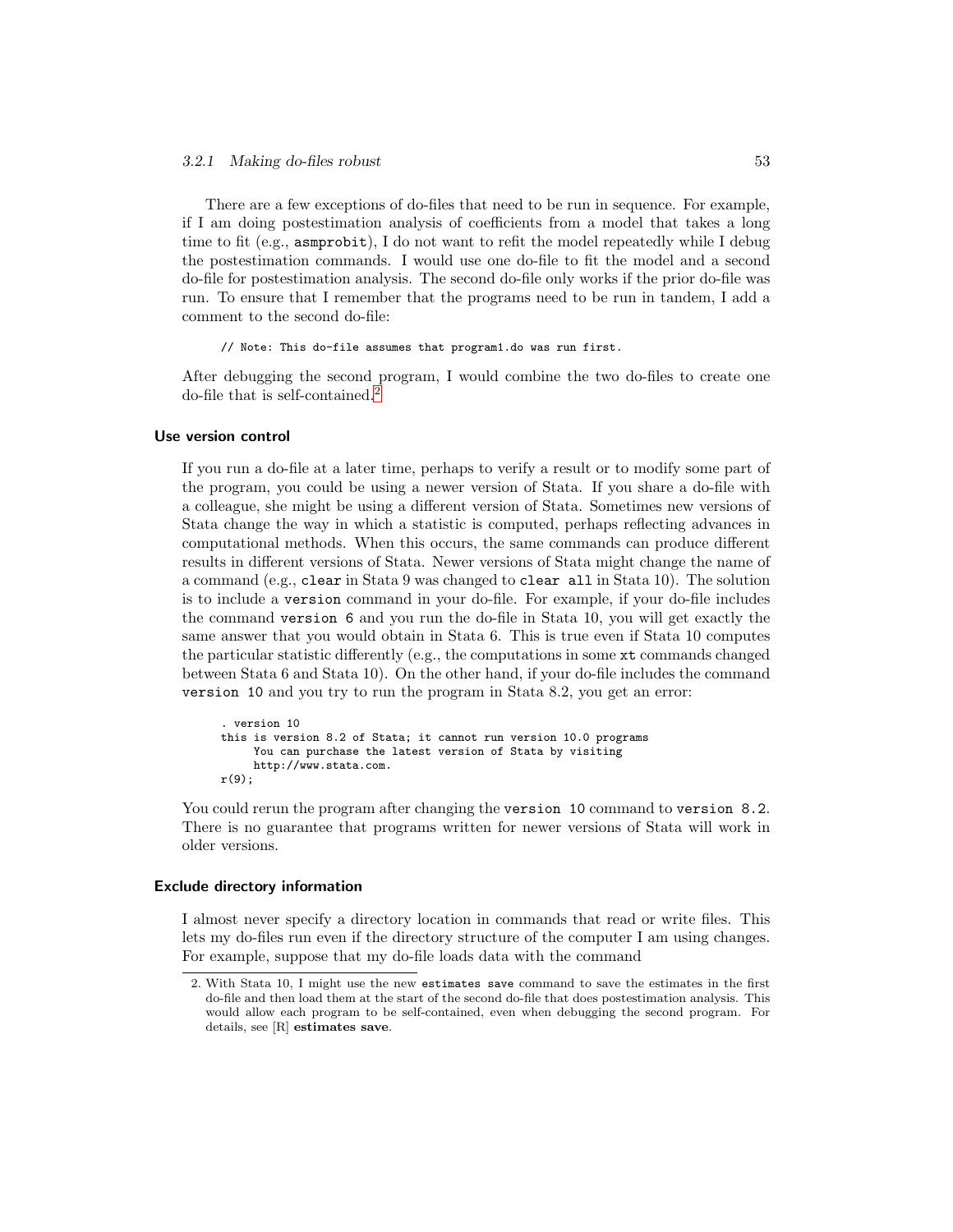use c:\data\wf-lfp, clear

Later, when I rerun the do-file on a computer where the dataset is stored in  $d:\data\$ I get an error:

```
. use c:\data\wf-lfp, clear
file c:\data\wf-lfp.dta not found
r(601);
```
To avoid such problems, I do not include a directory location. For example, to load wf-lfp.dta, I use the command

```
use wf-lfp, clear
```
When no directory is specified, Stata looks in the working directory.

The working directory is the directory you are in when you launch Stata.<sup>3</sup> In Windows, you can determine your working directory by typing cd. For example,

. cd e:\data

In Mac OS or Unix, you use the pwd command. For example, on a Mac:

. pwd ~ :data

You can change your working directory with the cd command. For example, when testing commands for this book, I used the e:\workflow\work directory. To make this my working directory, I would type

#### cd e:\workflow\work

To change to the working directory used for the CWH project, I would type

```
cd e:\cwh\work
```
If the directory name includes blanks or special characters, you need to put the name in quotes. For example,

cd "c:\Documents and Settings\jslong\Projects\workflow\work"

The advantage of not including directory locations in your do-file is that you can run your do-files on other computers without any changes. Although it is tempting to say that you will always keep your data in the same place (e.g.,  $d:\data$ ), this is unlikely for several reasons.

1. If you change computers or add a new drive to your computer, the drive letters might change.

<sup>3.</sup> Appendix A has a detailed discussion of the directories used by Stata.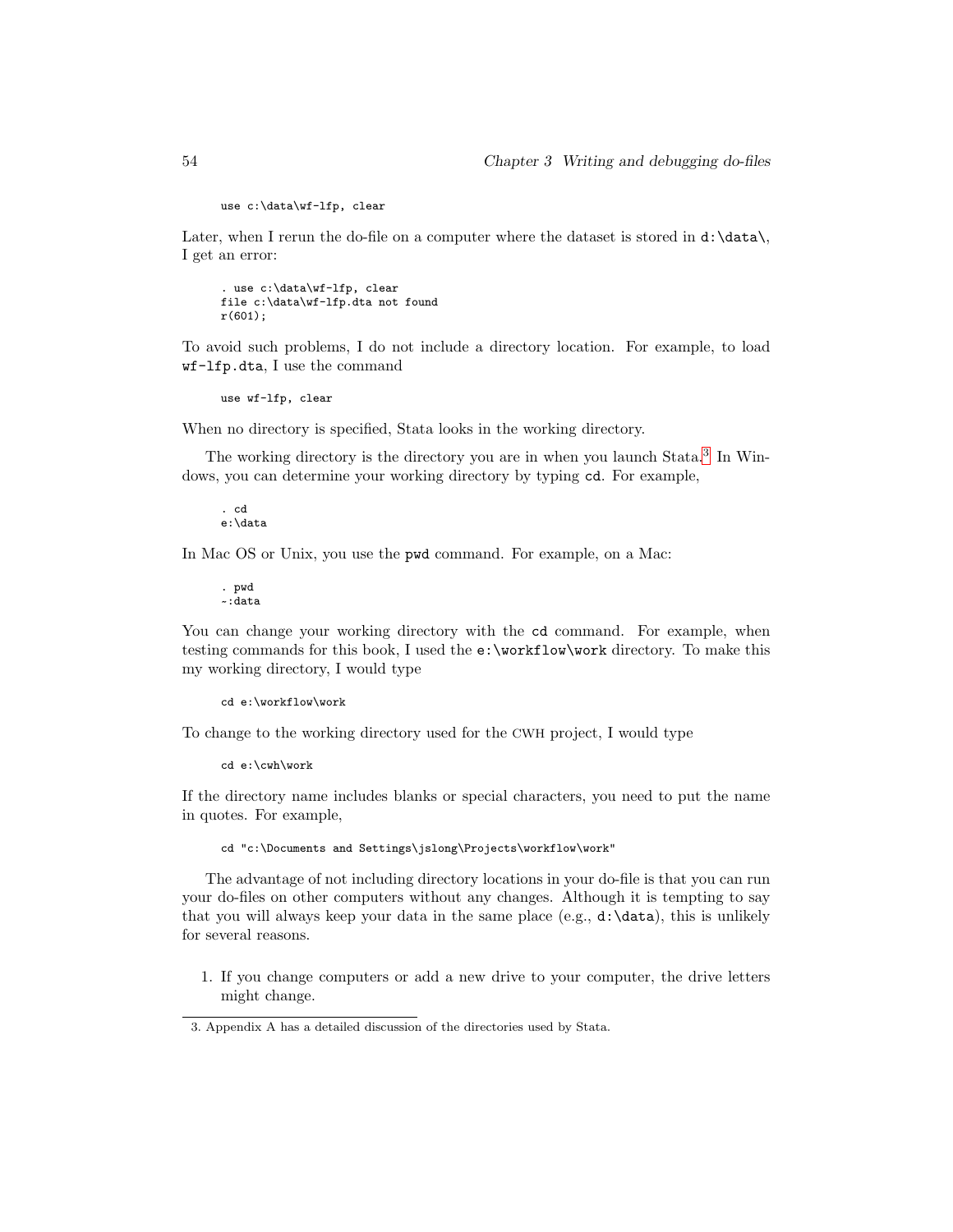- 2. If you keep data on external drives, including USB flash drives, the operating system will not always assign the drive the same drive letter.
- 3. If you reorganize your files, the directory structure could change.
- 4. When you restore files from your archive, you might not remember what the directory structure used to be.

If you share do-files with a collaborator or someone helping you debug your program, they will probably have a different directory structure than yours. If you hardcode the directory, the person you send the do-file to must either create the same directory structure or change your program to load data from a different directory. When the collaborator sends you the corrected do-file, you will have to undo the directory changes that were made, and so on. All things considered, I think that it is best practice to write do-files that do not require a particular directory structure or location for the data. There are two exceptions that are useful. First, if you are loading a dataset from the web, you need to specify the specific location of the file. For example, use http://www.stata-press.com/data/r10/auto, clear. Second, you can specify relative directories. Suppose there is a subdirectory \data located in your working directory. To keep things organized, you place all your datasets in this directory, while your do-files and log files remain in your working directory. You can assess the datasets by specifying the subdirectory. For example, use data\wf-lfp, clear.

#### Include seeds for random numbers

Random numbers are used in a variety of ways in data analysis. For example, if you are bootstrapping standard errors, Stata draws repeated random samples. If you try to replicate results that use random numbers, you need to use the same random numbers or you will obtain different results. Stata uses pseudorandom numbers that are generated by a formula in which one pseudorandom number is transformed to create the next number. This transformation is done in such a way that the sequence of numbers behaves as if it were truly random. With pseudorandom numbers, if you start with the same number, referred to as the seed, you will re-create exactly the same sequence of numbers. Accordingly, to reproduce exactly the same results when you rerun a program that uses pseudorandom numbers, you need to start with the same seed. To set the seed, use the command

set seed  $#$ 

where  $#$  is a number you choose. For example, set seed 11020. For further details and an example, see section 7.6.3.

## 3.2.2 Making do-files legible

I use the term legible to describe do-files that are internally documented and carefully formatted. When writing a do-file, particularly one that does complex statistical analyses or data manipulations, it is easy to get caught up in the logic of what you are doing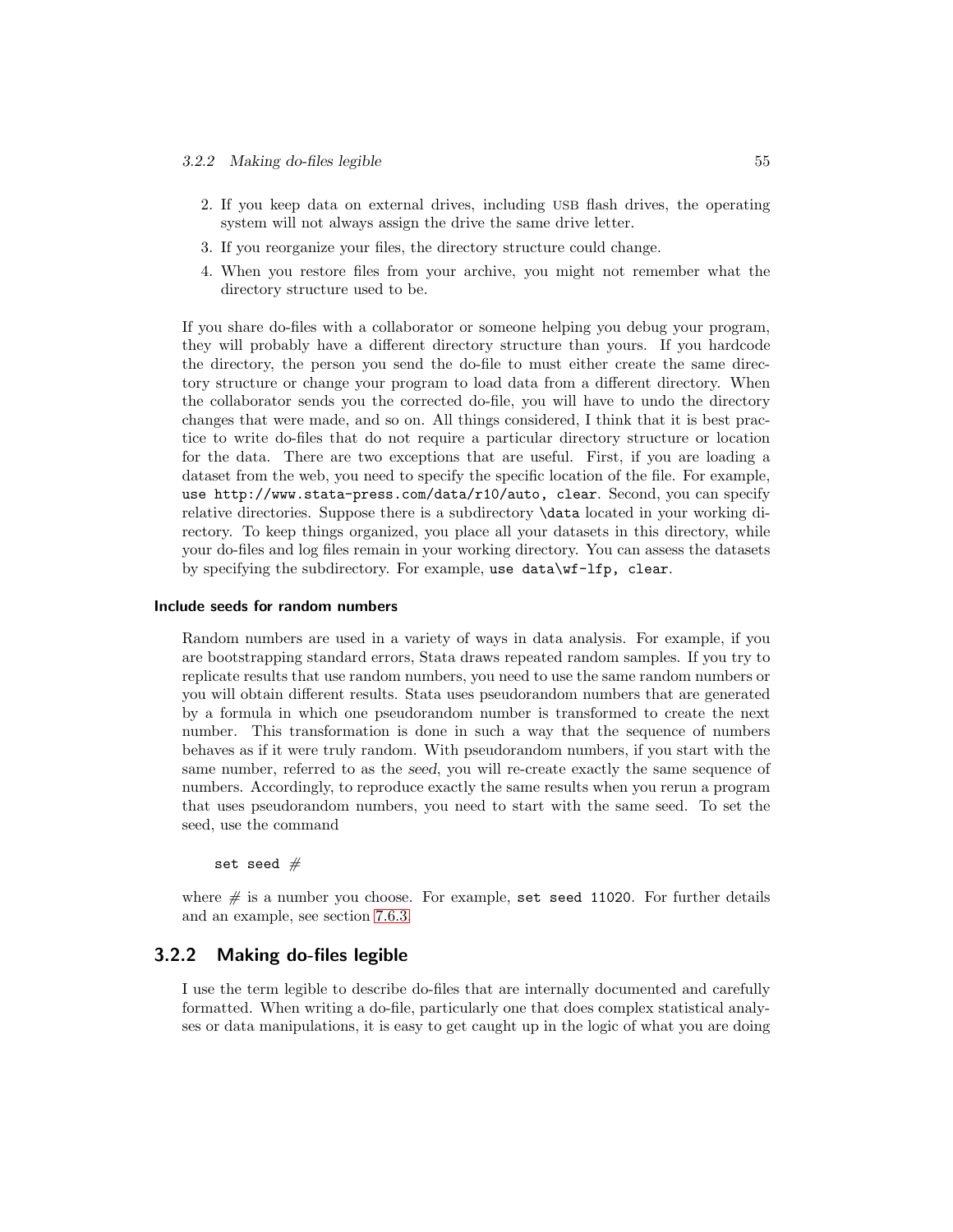and forget about documenting your work and formatting the file to make the content clear. Applying uniform procedures for documenting and formatting your do-files makes them easier to debug and helps you and your collaborators understand what you did. There are many ways to make your do-files easier to understand. If you do not like my stylistic suggestions, feel free to create your own style. The important thing is to establish a style that you and others find legible. If you are collaborating, try to agree upon a common style for writing do-files that makes it simpler to share programs and results. Clear and well-formatted do-files are so important for working efficiently that one of the first things I do when helping someone debug a program is to reformat their do-file to make the code easier to read.

## Use lots of comments

I have never returned to a do-file and regretted how many comments it had, but I have often wished that I had written more. Commands that seem obvious when I write them can be obscure later. I try to add at least a few comments when I initially write a do-file. After the program works the way I want, I add additional comments. These comments are used both to label the output and to explain commands and options that might later be confusing.

Stata provides three ways to add comments. The first two create comments on a single line, whereas the third allows you to easily write multiline comments. The method you use is largely a matter of personal preference.

#### \* comments

If you start a line with a \*, everything that follows on that line is treated as a comment. For example,

\* Select sample based on age and gender

or

\* The following analysis includes only those people

\* who responded to all four waves of the survey.

You can temporarily stop a command from being executed:

\* logit lfp wc hc age inc

#### // comments

You can add comments after a  $//$ . For example,

// Select sample based on age and gender

This method can also be used at the end of a command. For example,

logit lfp wc hc // includes only education, add wages later